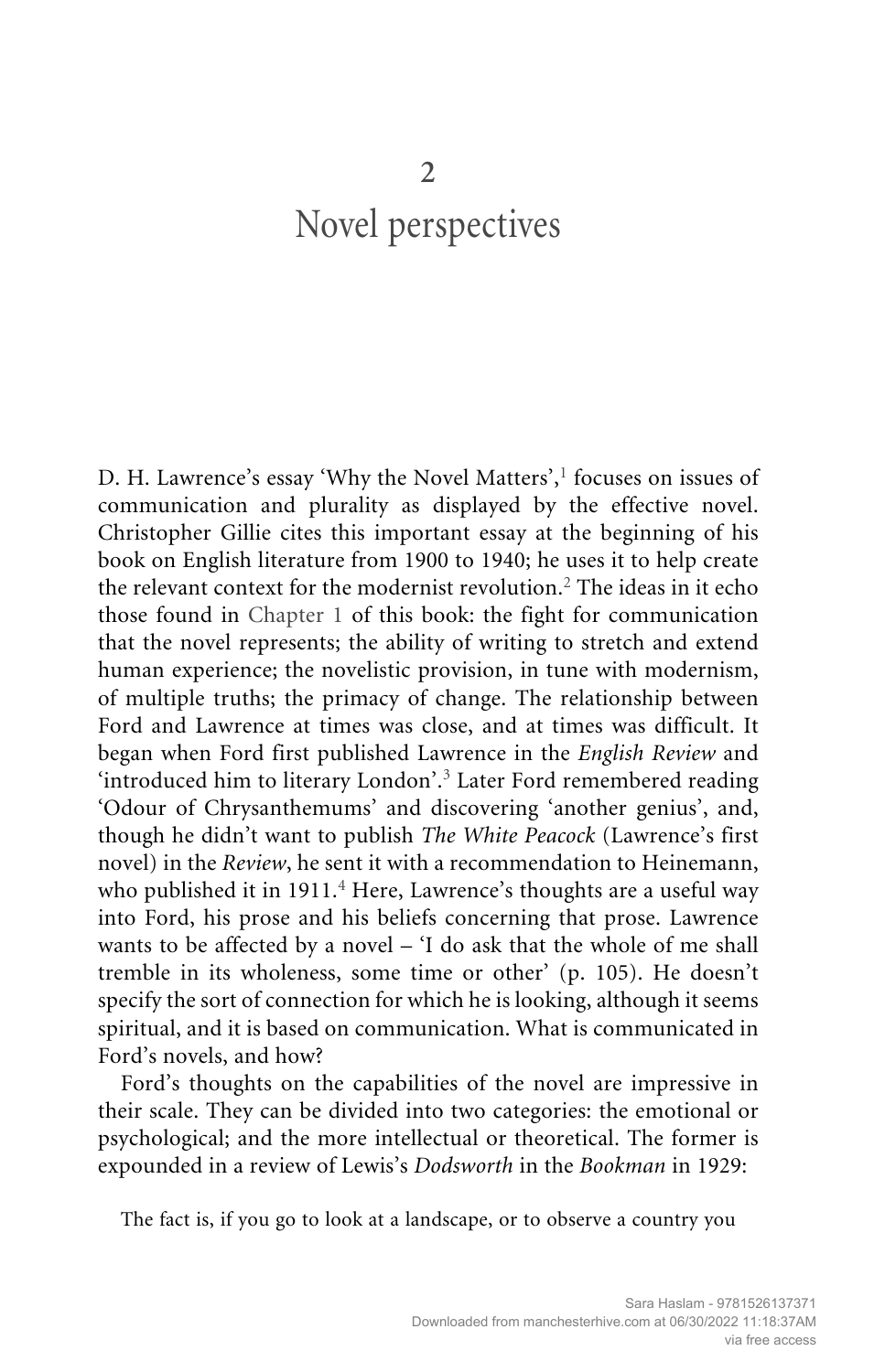won't much do so, your impressions being too self-conscious; whereas, if you live and are your normal self and, above all, suffer in any given environment, that environment will eat itself into your mind and come back to you in moments of emotion and you will be part of that environment and you will know it. It is because Mr. Dodsworth suffers and endures in odd places all over the European and semi-European world that both he, as a person, and the settings in which he suffers, as settings, seem to me to be very real. When you have finished the book you, too, will have suffered and had your own emotions in the rue de la Paix.<sup>[5](#page--1-0)</sup>

In order to really know one's fictional – and actual – surroundings, one must be made to suffer by them (perhaps this is why Dowell needs to return to places and parts of his story in *The Good Soldier* – his ignorance protects him from suffering). Suffering renders the relationship Lawrence would desire: the trembling of emotion in the response of the reader to the text. In the properly reflexive relationship between book and reader a system for communication is made possible, one that moves, extends, probes and unsettles. Lawrence stresses the physicality of this communication; in Ford's and Conrad's modernist methodology of impressionism, the communication would be based primarily on what that novel would 'make you see'.[6](#page--1-0)

Ford establishes his theoretical stance in writing the four novels that became Parade's End.<sup>[7](#page--1-0)</sup> He expresses it in his autobiography: 'The work that at that time – and now – I wanted to see done was something on an immense scale, a little cloudy in immediate attack, but with the salient points and the final impression extraordinarily clear. I wanted the Novelist in fact to appear in his really proud position as historian of his own time'.[8](#page--1-0) This is an ambitious aim. It describes the attempt to capture and to report the pluralities of a whole (and complex) age. In her description of him as 'a historian of our culture' who understood the 'great historical shift' from the nineteenth century to the twentieth, Sondra Stang suggests that Ford fulfils that role.<sup>[9](#page--1-0)</sup> But what sort of an historian, what sort of a chronicler, would Ford wish to be? An impressionist one. This would mean living, suffering and writing in, creating many pictures of, 'his own time'.

Like Lawrence (who writes in his essay, 'we should ask for no absolutes'), Ford holds back from the idea of a literature with one prescriptive purpose. Ford does not simply stimulate growth, or life, in one direction alone. In addition, Ford's novelist is not a moral arbiter ('he sought to point no moral'; 'he desired neither to comment nor to explain' he writes of himself as novelist in his epilogue to *A Call*<sup>[10](#page--1-0)</sup>). The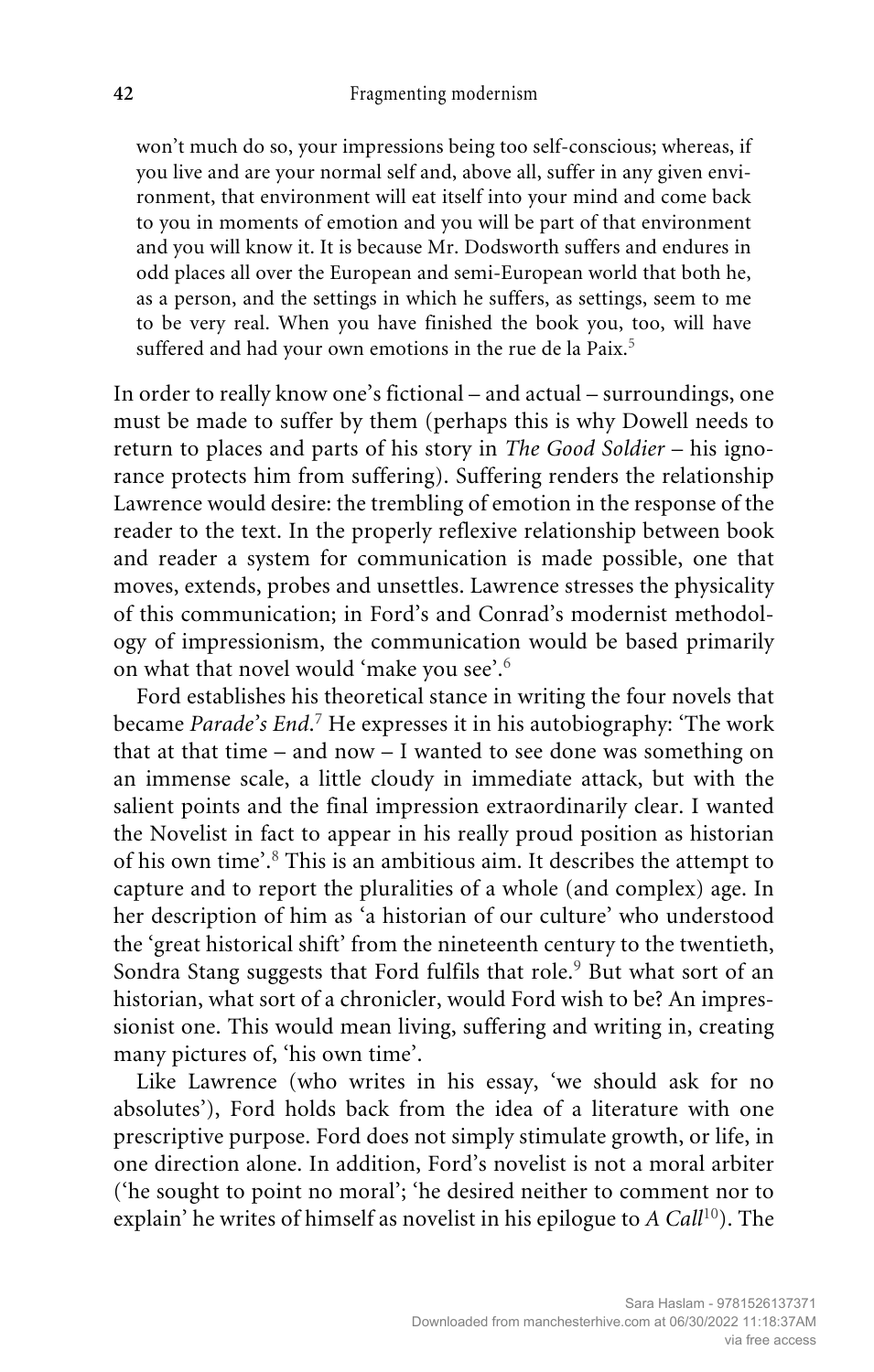novel provokes suffering, then, and is also pluralistic and unpredictable in the livid truths that it contains. It works as the kaleidoscope works (see the Introduction), with its author manipulating light and perspective. The rest of this chapter will be concerned with Ford's practical application of these theories, considering them from the internal world of some of his novels. Concentration will be less on context and more on content, on the 'how' and the 'why' of multiplicity in Ford's fiction. I will conclude by offering an explanatory framework for Ford's approach.

## **Time, knowledge and the dramatic perspective**

## *The Good Soldier*: plot

John Dowell, the American narrator of the text (in a nice pun, he, 'Do well', is from Philadelphia), has Puritan roots. With his wife, Florence, who suffers from a heart condition, he meets an English couple, Edward and Leonora Ashburnham, whilst taking the waters in continental Europe. The two couples are at Nauheim when they meet in 1904; Ashburnham impresses Dowell with his physical presence, his 'county family' air, his wealth, and his soldierly credentials. He is the 'Good Soldier' of the title. They are friends for nine years, during which time – unbeknownst to Dowell – Florence and Edward have an affair with each other, and take numerous other lovers too. Leonora tries to apprise Dowell of the state of things soon after they meet, on a joint trip to Marburg, scene of Luther's 'Protest'. Dowell, due to excessive naivety, thinks that her distress is caused solely by the fact that she is a Catholic in a Protestant stronghold, being taunted by Florence. Dowell does eventually discover Florence's duplicity; she does not have 'a heart' at all, but merely uses their separate bedrooms as an excuse to take other men into hers. On the night she sees herself as discovered by her husband, the same night that she sees herself as replaced in Ashburnham's affections by Nancy Rufford, Florence commits suicide. Nancy Rufford is the Ashburnhams' ward, and, towards the end of the chronological development of the tale, Edward does indeed conceive a passion for her. Rufford is a devout Catholic, and is devoted to her guardians, and to her faith. She, too, is ignorant as to the truths of human sexual behaviour that seethe through this text, to the extent that when she sees that truth, she loses her mind. She is sent away from Bramshaw Teleragh, the Ashburnhams' Hampshire house; Dowell accompanies her and Edward to the train station, and, shortly afterwards, Edward cuts his own throat. As the novel concludes, the hypocrisy of the upper-class 'game' of sexual infidelity has been exposed. Edward and Florence are dead as a result; Nancy is mad.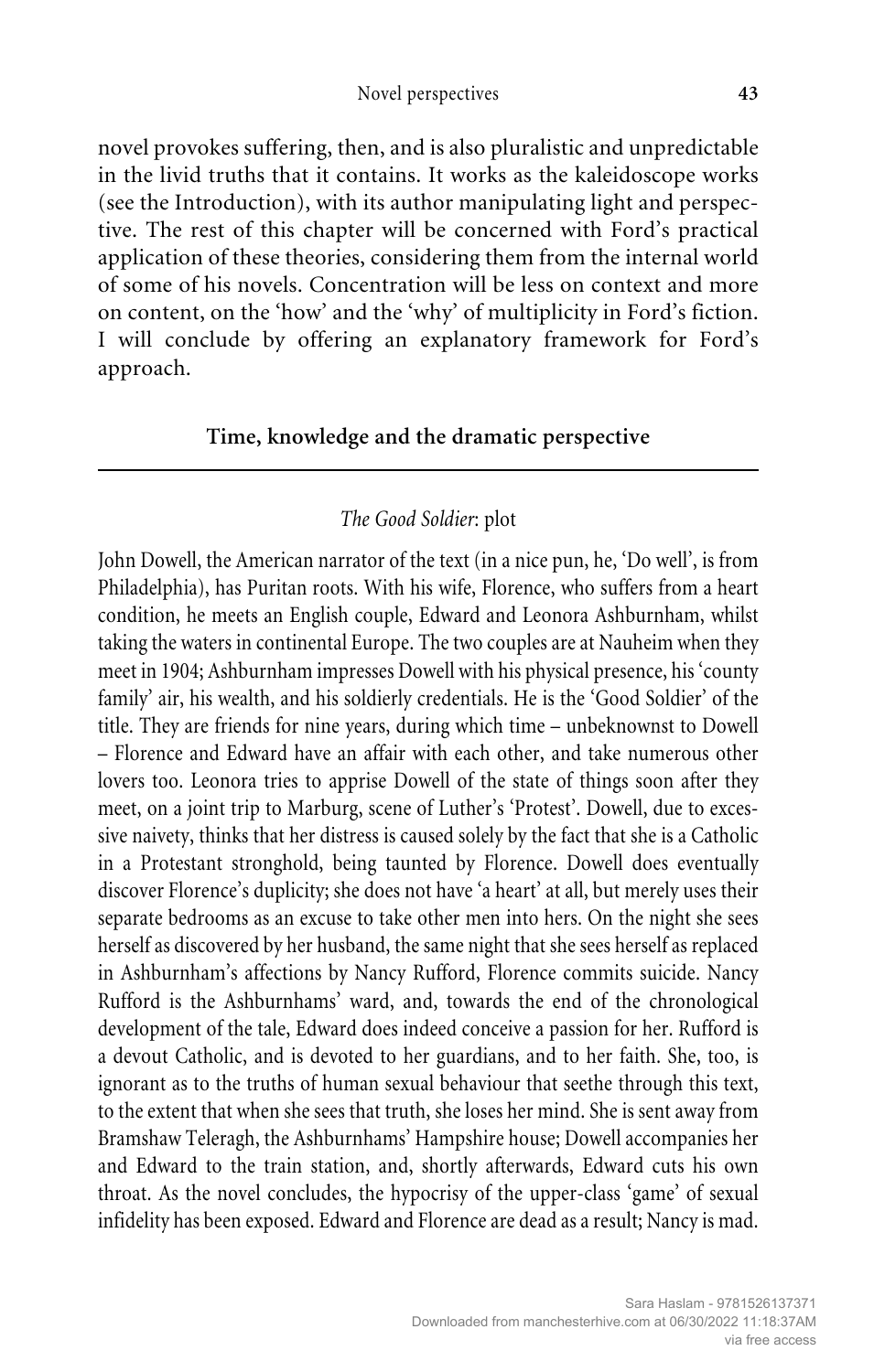Dowell compares the destruction with the 'sack of the city' or the 'falling to pieces of a people'. Even to the attentive reader, it is only clear why when the last page is turned.

Ford adopts a method of 'supporting' many of his apparently oppositional characters, perhaps most visibly so in *The Good Soldier*. This novel is driven by knowledge and understanding, by issues of communication, not preconceived ideas of good and bad. Its character patterns are unpredictable, changing as one level of knowledge is placed upon, or ranged against, another. Here, Dowell thinks back to his moment of vision of his wife's hidden (only to him) character:

No, I remember no emotion of any sort, but just the clear feeling that one has from time to time when one hears that some Mrs. So-and-So is *au mieux* with a certain gentleman. It made things plainer, suddenly, to my curiosity. It was as if I thought, at that moment, of a windy November evening, that, when I came to think it over afterwards, a dozen unexplained things would fit themselves into place. But I wasn't thinking things over then. $11$ 

Viewed in isolation, the lack of response in this passage seems pathological. Dowell stereotypes his feeling as akin to that of a society murmur. He relates no anguish, no pain, no disappointment, no anger: he attempts to incorporate it into his experiential history, without ever experiencing it. And this point is one of the clues to the novel as a whole. Nietzsche says of human existence that it is 'an imperfect tense that never becomes a present<sup> $12$ </sup> – as is precisely the case in the majority of this text. The imperfect tense dominates in Dowell's story because it is designed to short-circuit habitual responses. Dowell cannot be in complete control (for 'control' read 'sight/knowledge') of his present, for he is not in complete control of his past. He simply 'goes on'. Ford seems to be more interested in the confused impulses of Dowell's brain at this point, and in their relationship with its later impulses, than in the production of a state of mind that is, in whatever way, certain.<sup>[13](#page--1-0)</sup>

In *The Good Soldier* Ford follows, he renders or alludes to, the deepest, perhaps secret motivations as characters relate to each other. He is not a hospitable novelist, but a demanding one: confusion and struggle with one's own memory of the narrative ('*Have* I read about this already?') are the most frequent states of mind for the reader of this text. The apparent incompleteness of the narrative has been discussed: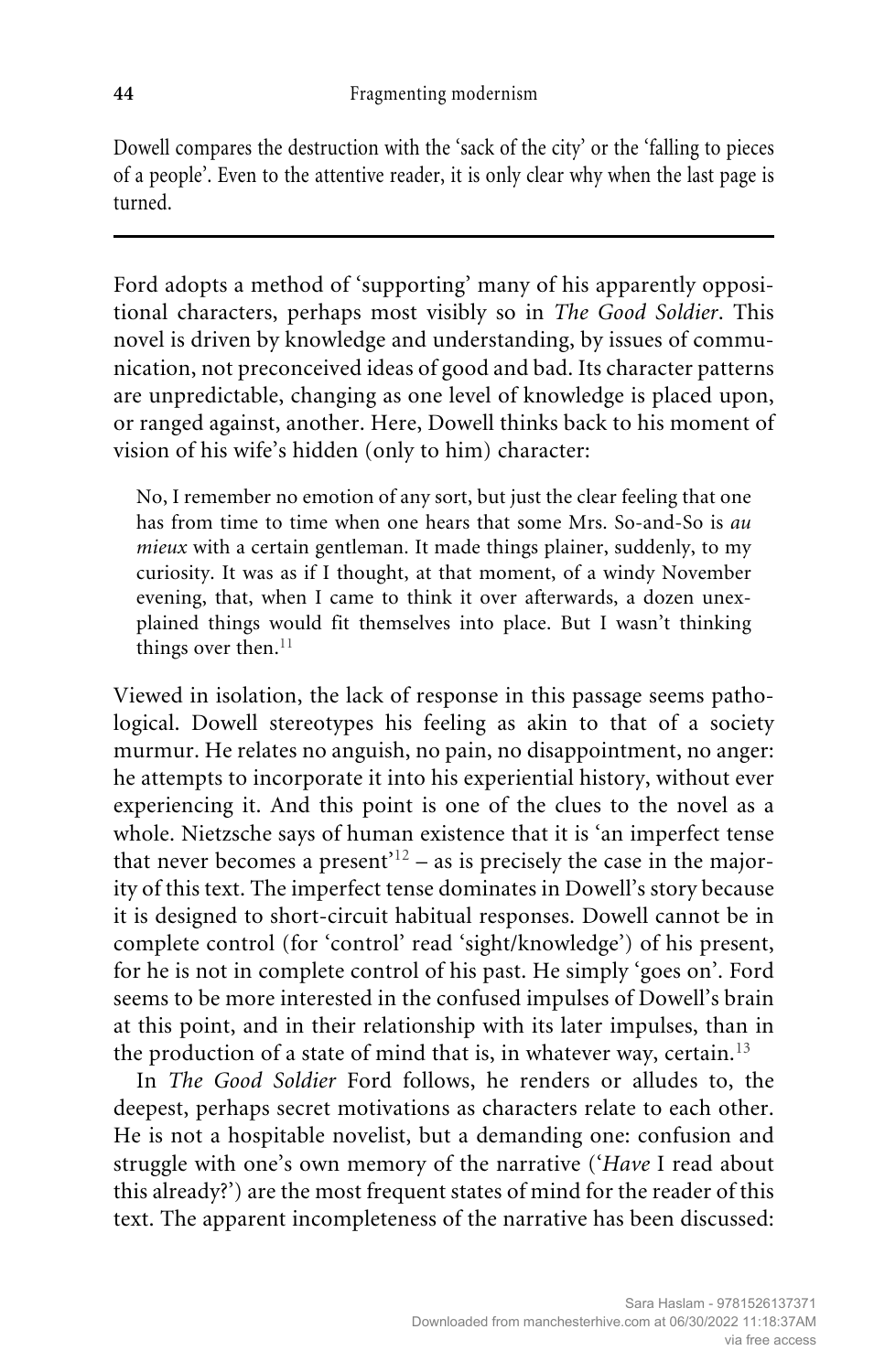Dowell tells it in 'spots of colour'; his narrative has been read as an analysand's tale.<sup>[14](#page--1-0)</sup> However, Ford has ways of suggesting what it is that Dowell doesn't, or cannot, say. Ford is busy communicating – as below Leonora is busy communicating, although they both adopt unorthodox means.

The following extract comes from towards the beginning of the novel, and doesn't make sense until near its end. Then it assumes its rightful linear position as the beginning of the end: 'Her eyes were enormously distended; her face was exactly that of a person looking into the pit of hell and seeing horrors there. And then suddenly she stopped. She was most amazingly, just Mrs. Ashburnham again' (p. 38). Leonora sees horrors that Dowell cannot – the fact that her husband intends to have sex with his wife (and, contrary to most analysis which focuses on the touch, it is Edward's *look* answering Florence's touch that convinces her<sup>[15](#page--1-0)</sup>). Although Dowell is convinced by her excuse for her distress – she is a Catholic at Marburg – the reader senses that this is not the whole truth. Dowell, however, does not. His status as an innocent is often signalled by his visual, and thus dramatic, exclusion; Leonora's first look *at* him is like that of a lighthouse – she sees him completely, from every angle, dazzling him as she discovers the extent of his asexuality (she, then, should be the cubist narrator) (p. 29). Ever afterwards, to her, he is an 'invalid', not a man. His wife also has 'the seeing eye' (p. 16), and whilst it doesn't protect her from the late shock, which she gets 'in the face', of the 'beacon' of Edward's love for Nancy, it shows her that Dowell is a man who will willingly remain outside her bedroom door (pp. 76–7). The narrative levels thus expand, fragmented and differentiated, as are the characters, by sight or its lack in these instances, and Ford articulates the presence of that which is awful, incompletely. Perhaps he wants the reader to see selfinflicted horrors in Leonora's face, to guess at others, but perhaps he also simply wants him or her to wait, with Dowell, in that imperfect tense, delaying certainty.

In *Parade's End* (summarised later in this chapter), Ford's war tetralogy, sight fragments the narrative/cognitive levels, sometimes more completely. When Valentine sees Edith Duchemin 'mad before her', an explanation follows: Edith wants to know about abortion. With this sexual shock Valentine's fantasy of 'bright colonies of beings, chaste, beautiful in thought', surrounding Edith and her set, is destroyed; sex has intervened.<sup>[16](#page--1-0)</sup> Her experience is like Nancy's, who reads the divorce report in the newspaper near the climax to *The Good Soldier*, and learns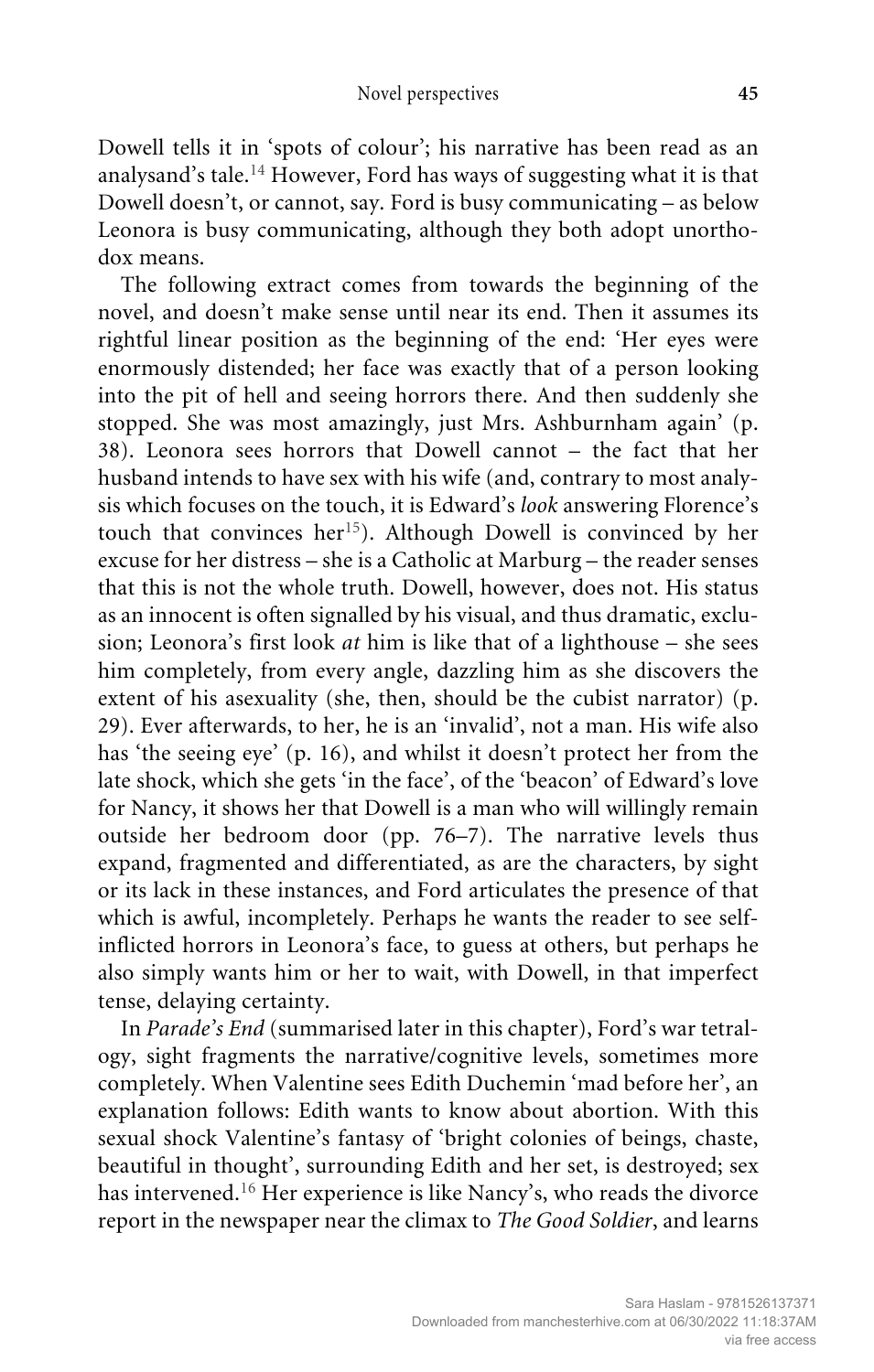something terrible about the truth of human sexual relationships from what she sees (it leads to her madness). Dowell's wranglings with such knowledge are more protracted.

A resultant effect of novelistic formations of this kind is a powerful sense of drama. A series of events unfolds, sometimes excruciatingly slowly, with emphasis on each link in the chain, and one must watch carefully to try and ascertain the whole (cubist) picture. Indicative of great attention to the psychological and sexual revelations of *The Good Soldier* as each in turn rears its disturbed, disturbing head, it is these aspects of the main characters that regale the reader's own consciousness: 'It was as if his passion for her hadn't existed; as if the very words that he spoke, without knowing that he spoke them, created the passion as they went along. Before he spoke, there was nothing; afterwards, it was the integral part of his life' (p. 80). Surprised by his unconscious, Edward Ashburnham is the living embodiment of the pluralistic power of sexuality.[17](#page--1-0) His response is involuntary and he follows the anterior calling of his unconscious need: he knows not what he says. It is left to Dowell to relate the shape of Edward's desire for Nancy, whom until then he had regarded 'exactly as he would have regarded a daughter' (p. 77). Confused (incestuous) and conflicting emotional and sexual needs are precipitated out of the convolutions of the text and then resubmerged, to appear in other forms. Motivational understanding comes much later; the unrelenting dramatic technique is paramount.

This technique is prefigured, in part, by Ford's trilogy *The Fifth Queen* (1906–8), named for Catherine Howard (spelled 'Katharine' by Ford), the fifth of Henry VIII's wives. This is, as a spectacular display, a 'virtuoso performance – the first of Ford's great shows' in the opinion of William Gass.[18](#page--1-0) Less mature in this work, the drama is expressed by Ford not in the tortuousness of human sexuality and despair, but in the wealth of strong, and confrontational, characters; in the extent of visual effect; in questions raised by belief. Politics and theology, in the time of Henry VIII, were the big questions that shook the times and those who inhabited them: these were the matters for debate. Ford's early novelistic mind interpreted and used these issues in the way that his later novelistic mind interpreted and used sexuality. The vibrancy in the historical novels is not that of emotion, but of the livid pregnancy of detail. Gass warns of the need to watch closely, for '*The Fifth Queen* [...] is like Eisenstein's *Ivan*: slow, intense, pictorial, and operatic. Plot is both its subject and its method. Execution is its upshot and its art. *The Fifth Queen* is like Verdi's *Otello*: made of miscalculation,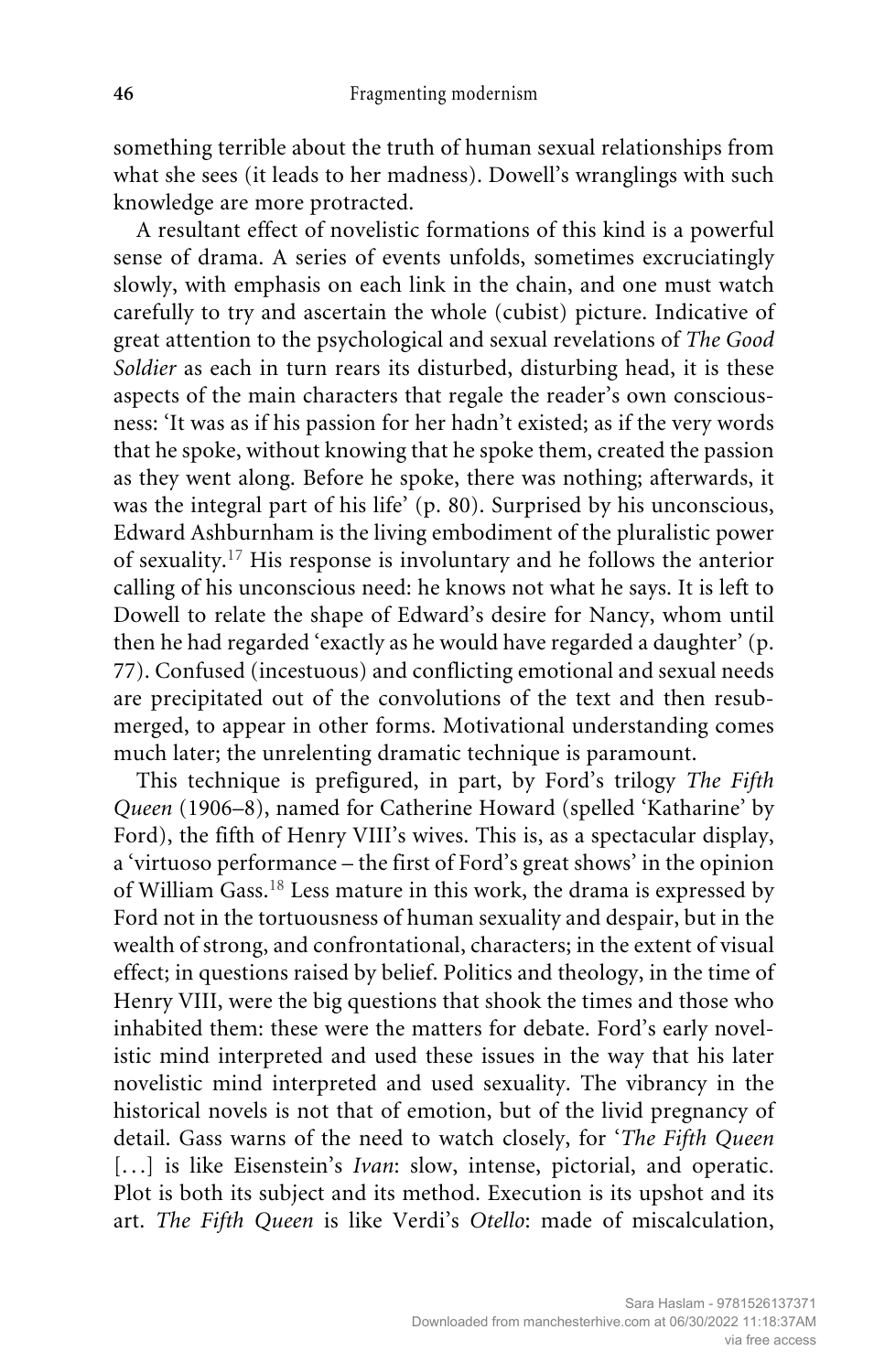mismaneuver [*sic*], and mistake. Motive is a metaphor with its meaning sheathed like a dagger'. The need for such warning is exemplified in the following scene, in the menace implicit in King Henry's approach:

The Duke, hearing behind him the swish pad of heavy soft shoes, as if a bear were coming over the pavement, faced the King.

'This is my brother's child,' he said. 'She is sore hurt. I would not leave her like a dog,' and he asked the King's pardon.

'Why, God forbid,' the King said. 'Your Grace shall succour her.'

Culpepper had his back to them, caring nothing for either in his passion.

Henry said: 'Aye, take good care for her,' and passed on with Privy Seal on his arm.

The Duke heaved a sigh of relief. But he remembered again that Anne of Cleves was coming, and his black anger that Cromwell should thus once again have the King thrown back to him, came out in his haughty and forbidding tone to Culpepper:

'Take thou my niece to the water-gate. I shall send women to her.' He hastened frostily up the path to be gone before Henry should return again.[19](#page--1-0)

Character, personality: neither of these more subtle tools are crucial here. The language is primitive – the scene takes place adjacent to the Thames – basic, sensual. The only reference to passion is made because Culpepper turns his back upon the main action, that of power and politics, as propagated by Henry VIII, and the Duke of Norfolk, Katharine's uncle.[20](#page--1-0) Katharine's foray into the heart of her uncle is foreshortened by Norfolk's remembrance of the real issue at hand, that of the renewed power of Thomas Cromwell with the coming of Anne of Cleves. Ford's inhospitable novelistic behaviour makes an earlier appearance; the exploration of the brutal side of human sexuality in *The Good Soldier* resonates instead in the politically and visibly tormented protagonists of Tudor England.

For H. Robert Huntley, Ford's belief that 'successive historical ages produce different and dominant psychological types' is realised fictionally for the first time in the *Fifth Queen* trilogy.<sup>[21](#page--1-0)</sup> It is in these novels that Ford begins to express fictionally a relationship between the systems of the time and those who live in them: Magister Udal is sly, greedy and predatory; it is only the elderly printer (unafraid for his life) who can afford to bemoan that 'in my day we could pray to St Leonard for a fair wind' (p. 7). Potential self-destruction lurks in any careless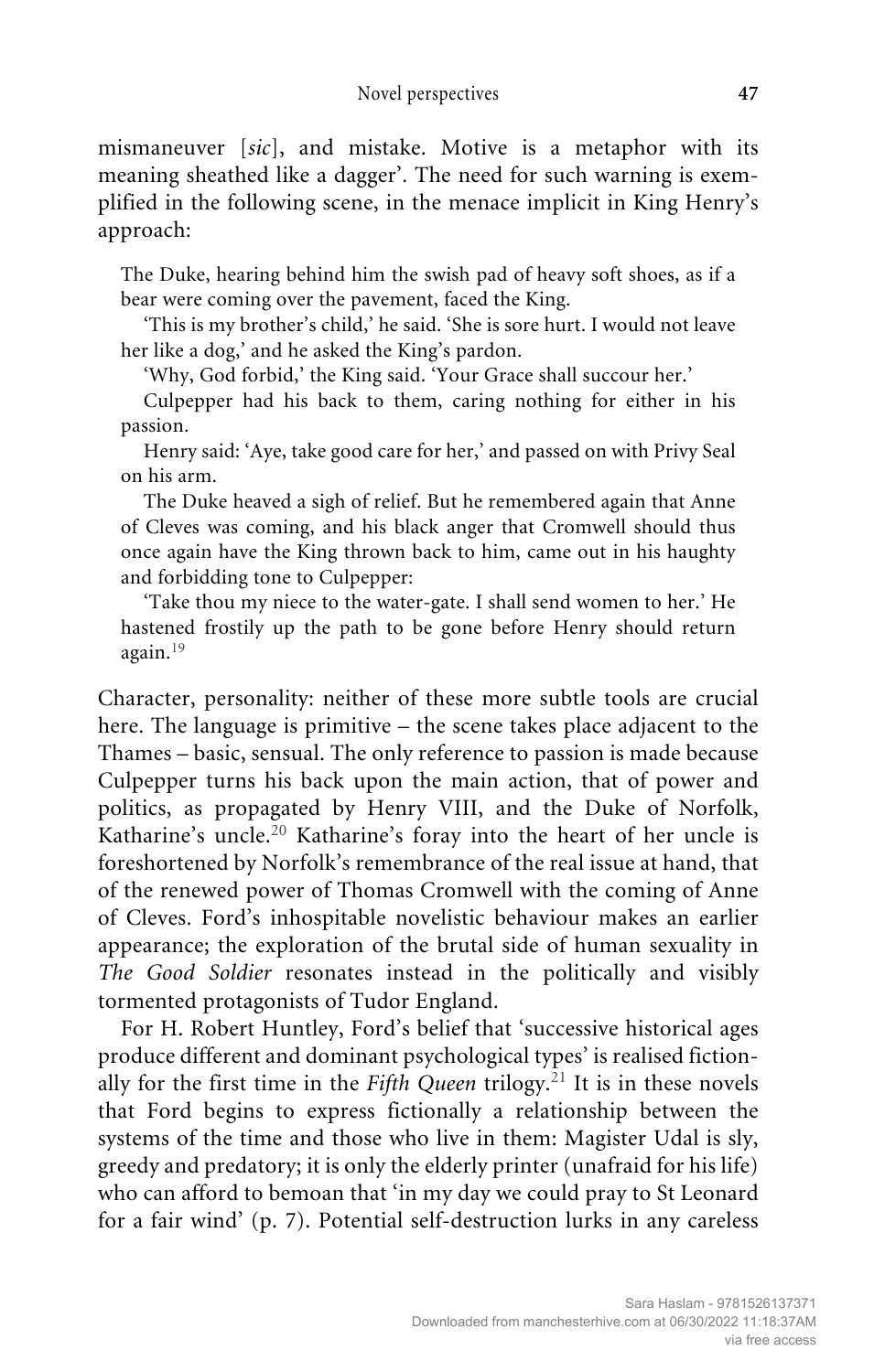act, and Ford investigates the external manifestations of political and theological adherence to which he can later add the complications and more internal tensions of sexual morality (sex does figure here, of course, however). It is as though Ford has had to become the historian of another time in order to learn more fully how to become a better, more thorough, historian of his own time. The classifications pertaining to this period are comparatively clear: one risks death by the faith one holds. Faith is thus of ultimate strength. The singular choice is clear, visible; by the time of Dowell it has become plural, embedded and complex.

*The Fifth Queen* is dedicated in some senses to discovering how people experience their belief or faith, how they respond to what they perceive as being larger and infinitely more permanent than themselves: their king and their God. Ford appears to revel in influential ideologies, and in the shadows that they throw. There is room for an author to move amidst such a tapestry of strongly and violently held opinion. The times carry the plot. The semantic and physical environment is one of near-hysteria due to the power wielded by a religious and paranoid king, a fact rendered dramatically so that its full contrastive energies are felt – 'Katharine fell upon her knees before this holy man' (p. 91). Similarly, she goes to her death 'slowly down over the flags of the great hall. Her figure in black velvet was like a small shadow, dark and liquid, amongst shadows that fell softly and like draperies from the roof' (*Fifth Queen Crowned*, p. 313). The action must be watched, for this is about the way in which people behave in the face of situations; it is about how the light of favour falls.<sup>[22](#page--1-0)</sup> Katharine herself pays the ultimate price, hence Ford's interest in her, for she will not repent.

The devotion of the human being, in droves, to a particular faith, belief or pattern of behaviour is a source of inspiration and motivation to Ford in the writing of this trilogy. Why?

Of course [Lewis's] characters do indulge themselves in a great number of expository disquisitions but Mr. Lewis makes it sufficiently clear that he backs neither set of views when they do discourse. Thus, things remain very much as they were at the beginning and the final impression is one of a sort of solidarity of mankind from Altoona to the Adriatic and back.<sup>[23](#page--1-0)</sup>

Ford admires Lewis for providing what amounts to a forum for debate on human truths (see [Chapter 7](#page--1-0) for a discussion of this in relation to Ford's autobiography and opinion of the novel as genre). It is a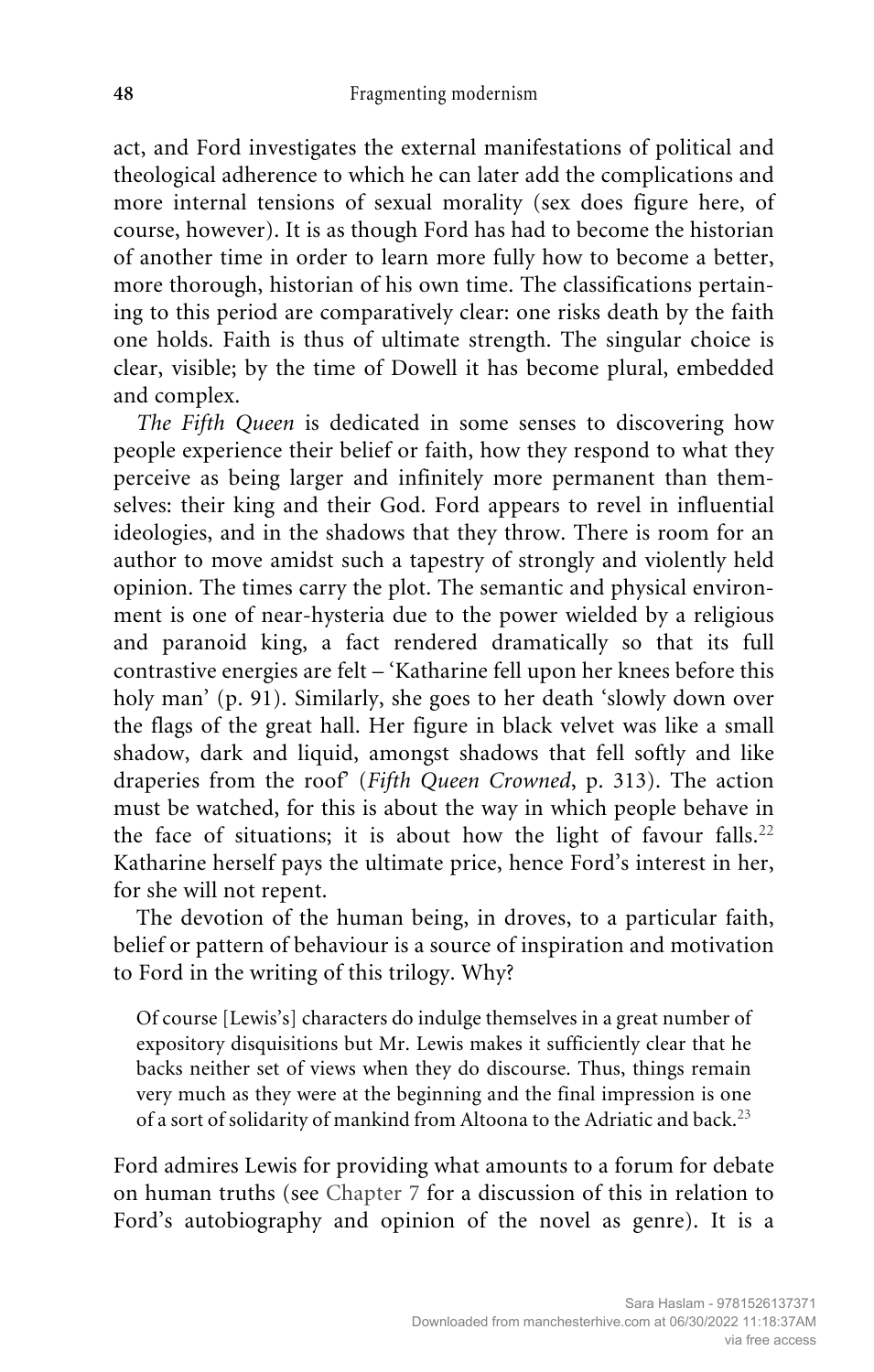dramatic, multiplicitous, exploration. Lewis does not need to make his personal feelings clear, and Ford, too, 'supports' all sides (as he usually does), relating the historical fact of the popular swing towards Katharine Howard and thus Catholicism and then away from her as she goes to the scaffold. Both faiths, indeed, are 'murdered'; things ultimately 'remain very much as they were at the beginning', as they do for Dowell.[24](#page--1-0) The reader has been witnessing an exploration into what people need to believe, how they express it, what they will sacrifice for it, and how the power thus caused shifts and divides.

As is to be expected, Katharine Howard's story ends in her execution. By not renouncing her beliefs when pragmatism dictates, she sentences herself to death. The psycho-political geography of Ford's writing is thus confirmed in its period of relative certainty, especially when compared with the suicides of Edward and Florence in *The Good Soldier*, and the suicide of Tietjens's father in *Parade's End*. These later novels are distinguishable from the *Fifth Queen* trilogy primarily due to their more complex interweaving of levels.

## *Parade's End*

#### *Parade's End*: plot

The four novels that make up this tetralogy follow Christopher Tietjens through his domestic, emotional, political and moral crises – crises that are held to be typical of the age. Arthur Mizener writes that 'the focus of our attention is on the slow, tortured process by which Christopher becomes consciously aware that the conventional life of Edwardian society no longer embodies the principles that it professes and that he has tried with such heroic literalness to live by' (p. 499). The text opens on Tietjens, on a train with his great friend Macmaster, as they travel to Rye to play golf. Things change very quickly, not least when suffragettes interrupt their round. Tietjens fights in the First World War – he is an officer, and suffers shell-shock, but this experience causes him arguably less pain than the cuckolding by his wife, Sylvia, and its concomitant, excessive, cruelty. He has a prospective lover, Valentine, but remains unable to make love to her for most of the tetralogy; he has friends who rely on him more than he can on them; his Tory, feudal attitude to his land, at Groby, is relentlessly challenged by the modern world. The narrative is told from a variety of perspectives, and shifts its geographical location regularly. The time shift is almost, but not quite, as pronounced as it is in *The Good Soldier*.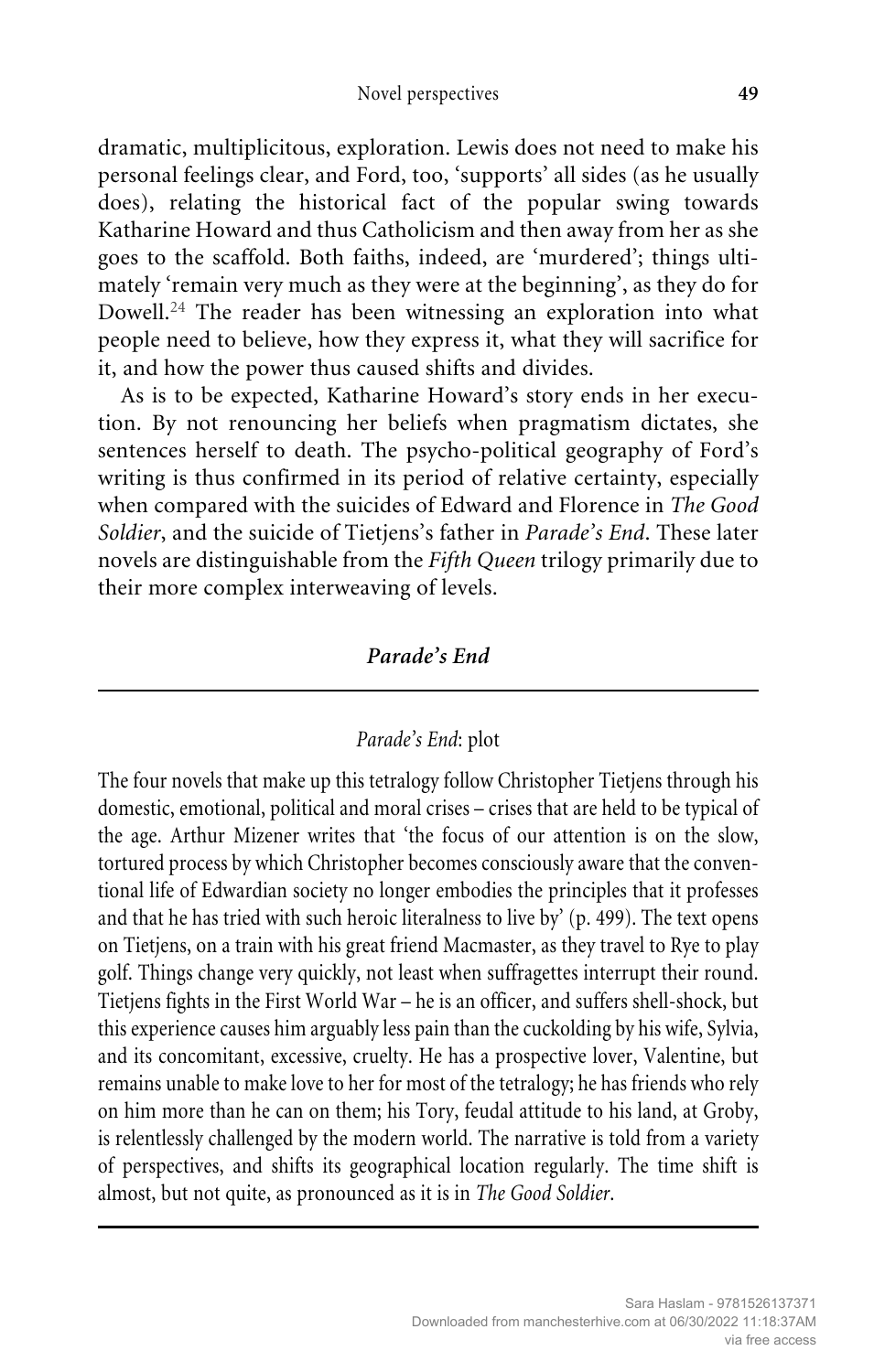Roger Sale has claimed that 'Ford needs Sylvia just as he needs Valentine, as major alternative sources of energy and complication to set off against Tietjens'.<sup>[25](#page--1-0)</sup> Ford thus arranges three textual interests as a typical paradigm. These interests are sexually connected, and although Tietjens finds himself at war, he expresses the main difficulties of his existence as those forced upon him by the question of sex. 'My problem will remain the same whether I'm here or not', says Tietjens to General Campion, of his presence at the front in France, 'For it's insoluble. It's the whole problem of the relations of the sexes' (p. 491). He doesn't even know that Campion is himself sexually linked with the most rabid protagonist in the sex paradigm, his own wife, Sylvia. The contemporary political and cultural 'trouble with women' was discussed in the Introduction. The war, according to some commentators, exacerbated it: 'the war had demolished the myth of female sexual apathy, since there had been so much evidence, and fear, of women's sexual activity'.[26](#page--1-0) Cate Haste refers here to the 'fear', amongst certain men, of the 'new woman', and her threat to the status quo. It is hard to imagine a more sexually active woman in fiction than Sylvia Tietjens: sadist, serial adulteress, voyeur. It is also crucial that Tietjens's problem is 'the relation between the sexes'; what constituted the connection between masculinity and femininity was one of the most hotly debated sexological questions of the time – as I discuss later in this chapter.

It is the battlefield that best signifies Tietjens's movement through the novels, but it is a field that is established for the wrangles of domestic and sexual existence as well as of military power. Again, the language of physical geography is used as an effective analogy for the contemporary extending map of personal geography.[27](#page--1-0) Sylvia, deprived of the object of her sadistic evisceration and driven by her sexual frustration, travels to France, augmenting the terror of the front with the terror of the sexual predator:

Not one line of Tietjens's face had moved when he had received back his card. It had been then that Sylvia had sworn that she would yet make his wooden face wince. . .

His face was intolerable. Heavy; fixed. Not insolent, but simply gazing over the heads of all things and created beings, into a world too distant for them to enter... And yet it seemed to her, since he was so clumsy and worn out, almost not sporting to persecute him. It was like whipping a dying bulldog... $(p. 381)$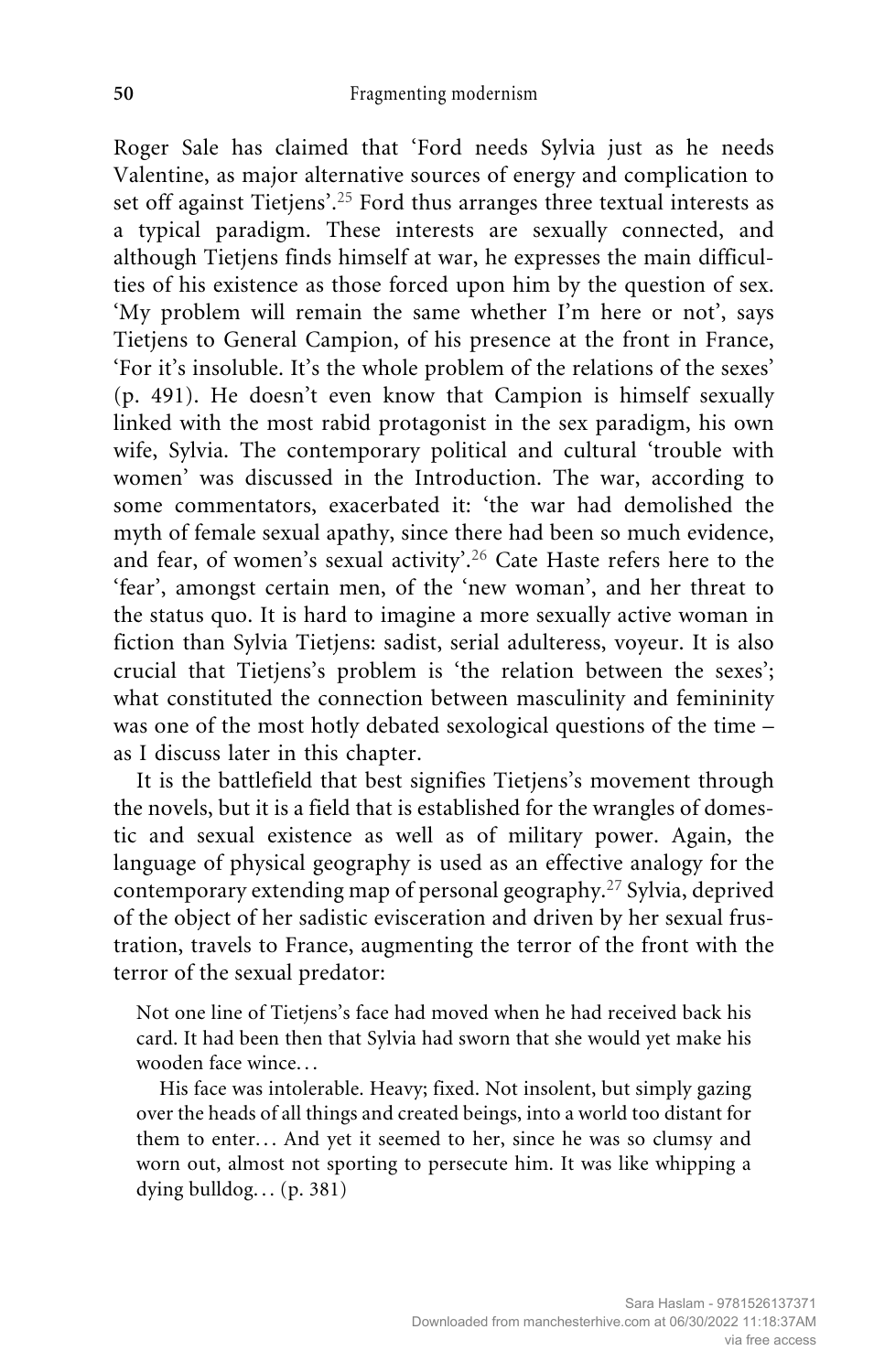The violence of the last image survives, despite the 'concessionary' attitude of which it is the product. The continuation dots propagate its life: Sylvia will institute it. The first continuation dots are also effective (and such a preferred technique) for they serve to symbolise the non-effectiveness of language in reaching and describing the levels of imagined suffering.

Graham Greene examines this multiplication of the zones of personal suffering: 'While a novel like *All Quiet on the Western Front* confined its horror to the physical, to the terrors of the trenches, so that it is even possible to think of such physical terrors as an escape for some characters from the burden of thought and mental pain, Ford turned the screw. Here there was no escape from the private life'.[28](#page--1-0) Ford 'turned the screw', and wrote of the misery of two worlds instead of one. Tietjens is wrong when he simplifies this into one 'problem', of the 'relationship between the sexes'; the weight of the work is derived from the meticulous attention to both, and, more importantly, to the psychological interplay between them. The manifestation of fragmenting systems, the opening out of existential levels and the exhibition of the movement between them, the analysis of plural 'interests' as they make themselves known, are essential to Ford's fiction. The dramatic technique is pursued by him into the internal dynamic of a man's mind (think here of the discussion of fragmentation in [Chapter 1](#page--1-0)):

Back in his room under the rafters, Tietjens fell, nevertheless, at once a prey to real agitation. For a long time he pounded from wall to wall and, since he could not shake off the train of thought, he got out at last his patience cards, and devoted himself seriously to thinking out the conditions of his life with Sylvia. He wanted to stop scandal if he could; he wanted them to live within his income; he wanted to subtract that child from the influence of its mother. These were all definite but difficult things. . . Then one half of his mind lost itself in the rearrangement of schedules, and on his brilliant table his hands set queens on kings and checked their recurrences.

In that way the sudden entrance of Macmaster gave him a really terrible physical shock. He nearly vomited: his brain reeled and the room fell about. He drank a great quantity of whisky in front of Macmaster's goggling eyes; but even at that he couldn't talk, and he dropped into his bed faintly aware of his friend's efforts to loosen his clothes. He had, he knew, carried the suppression of thought in his conscious mind so far that his unconscious self had taken command and had, for the time, paralysed both his body and his mind. (pp. 79–80)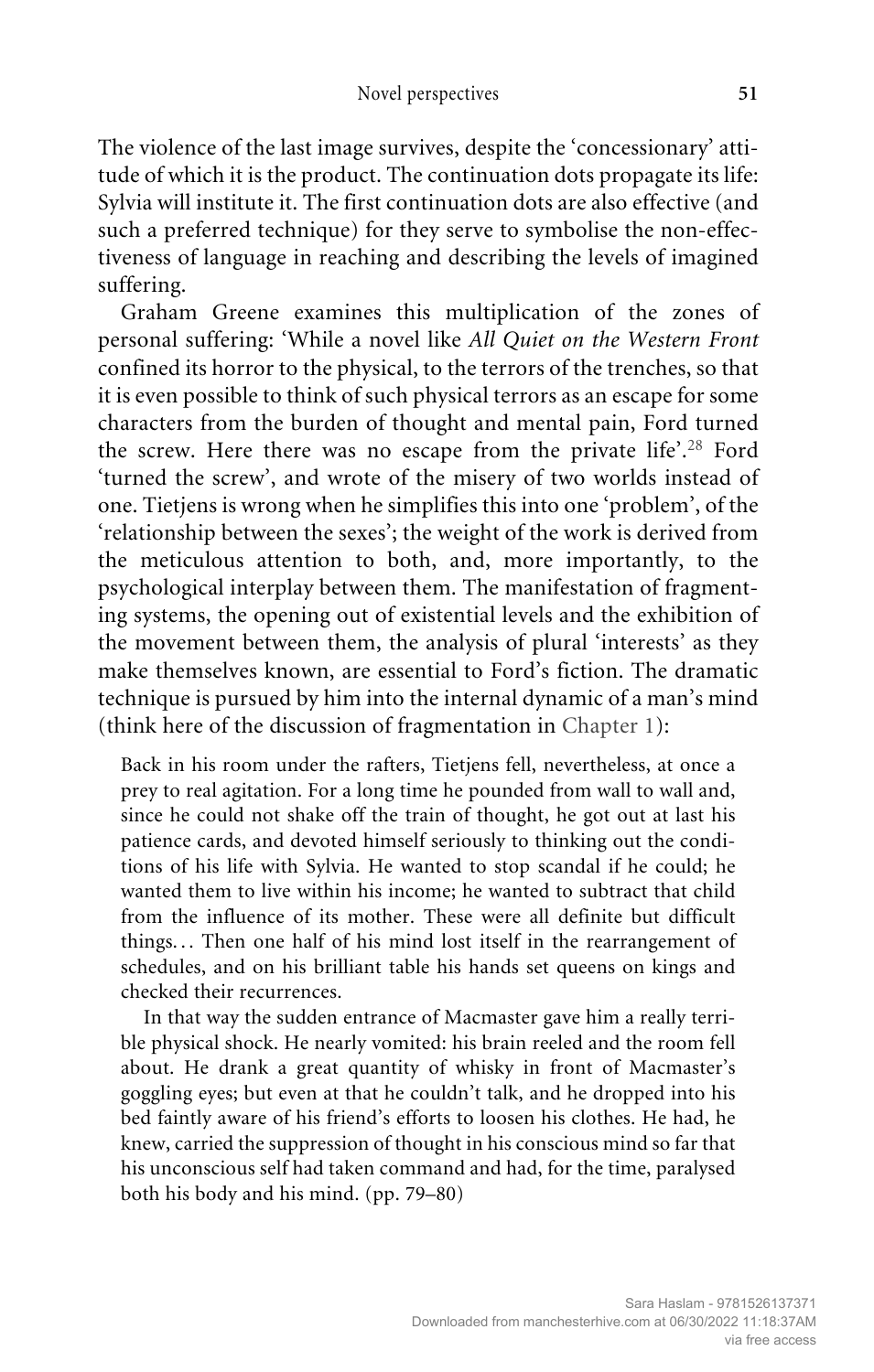This is the description of a nervous breakdown. W. H. R. Rivers wrote in 1920 that 'mental health depends on the presence of a state of equilibrium between instinctive tendencies and the forces by which they are controlled', $29$  and in the psychoanalytic model of the mind a continual system of negotiations between the *id*, *ego* and *superego* is in operation. In Tietjens, balances have ceased to work. In the first line, the word 'nevertheless', between two commas, clearly decides the issue of self-control; Tietjens has lost it, for that word also signifies the concept 'despite himself'. Concentrated physical activity cannot restore his equilibrium and so he looks to planning his future life with Sylvia to escape his mental agitation. He decides what he wants, but the threefold repetition of that word seems to lessen its power; he can articulate the wants, but fears impotence in bringing them to fruition – 'These were all definite but difficult things ...'. He reaches an impasse.

And so he returns to his cards, and because his mind can achieve great things, one half of it dedicates itself to the brilliance of the table. The other half of it, for now, is unmentioned in order for the full irony

of Macmaster's entrance to become apparent. When Macmaster does come in, the enormity of the effort it has taken to keep that other half silent shows itself in the physicality of the shock caused. Tietjens has been hovering on the edge of collapse, and in the presence of this catalyst he succumbs to it. Ford relates this collapse in quintessential manner, for, in the language he chooses, Tietjens seems almost to exceed normal human existence, rather than become less than it. Ford expands upon the expanding levels of the man. Tietjens's mind is working too fast for him to be able to talk, to control himself: even an enormous amount of tranquilliser in the form of whisky does not work. He is beyond talking, he is somehow above Macmaster's efforts to loosen his clothes, and the part of him that can now vaguely think is undergoing something like an out of body experience. The final sentence quoted splits him up into many parts – 'he had' is the experiential Tietjens, the living one; 'he knew' is the part of him that understands and comprehends the present paralysis.<sup>[30](#page--1-0)</sup> This part sees the suppression of thought in his conscious mind, things being so 'difficult' and, more importantly, it sees the necessary and self-protective action of the unconscious in stepping forward and trying to shut everything down. To all intents and purposes, it succeeds: only one part remains functional, that which watches, cognitively – and that part seems to be beyond any feelings at all. Ford's shattering of the man into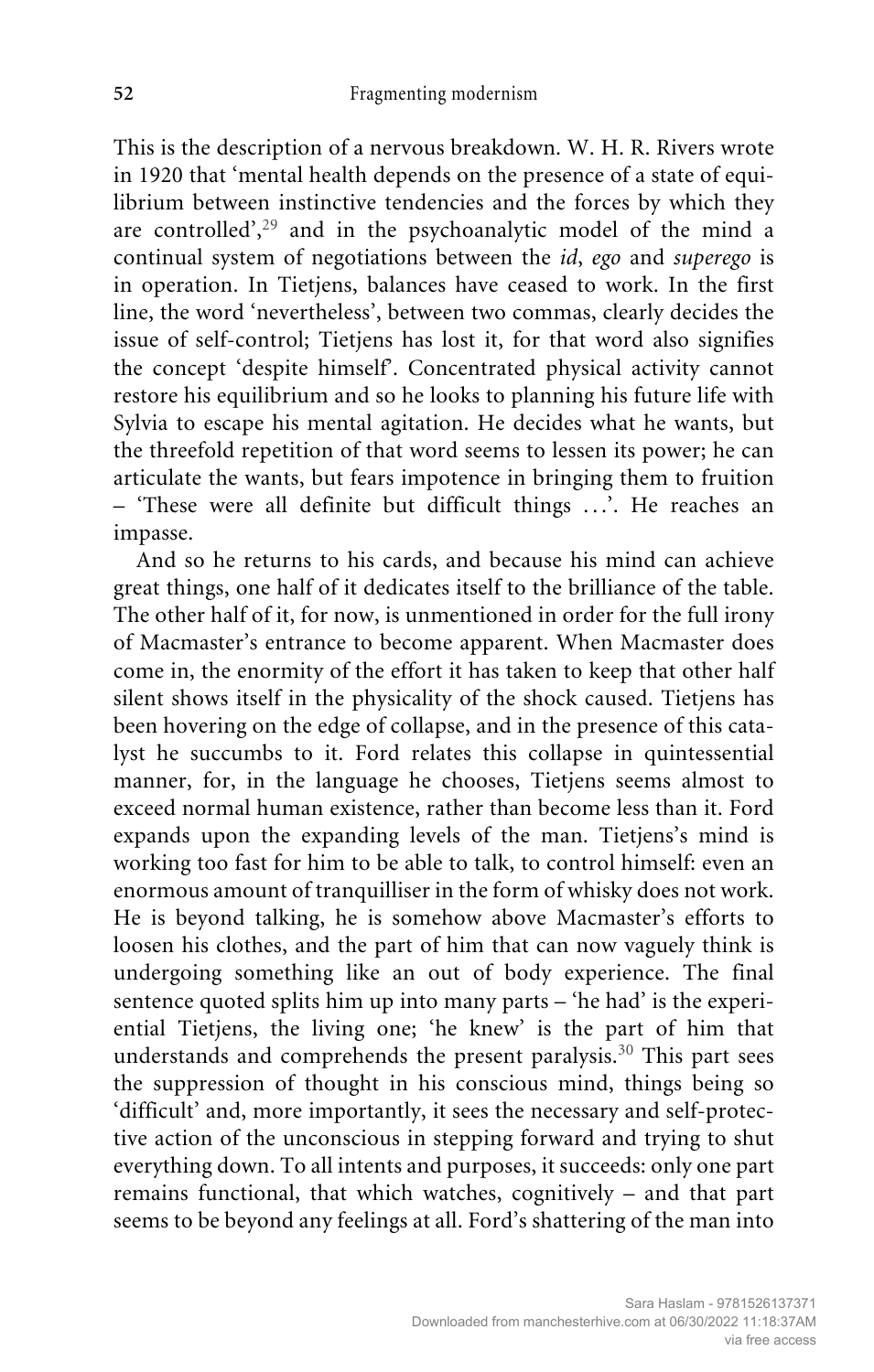his constituent parts (using grammatical tools) mirrors the dissolution of the system of marriage that is its catalyst. $31$ 

Fifty pages earlier in the novel, Ford has related the above incident in a very different fashion, one that helps to give such weight and depth to the account above. At the point in question, Ford is a novelist merely describing a scene. Macmaster is seen to give Tietjens a start, but they manage a small conversation and there is no way of divining the extent of Tietjens's mental anguish. The external vision is ordinary; what is extraordinary is the technique of regressively pursuing the incident to a much more profound level. Ford's adoptive style is that of deepening the reader's understanding, making it more complex, rather than progressing it; he constructs parallel lines of narrative. These lines correspond to differing levels of consciousness, differing levels of communication, and perfectly complement the subject matter. The latter introduction of the deeper level of communication is similarly appropriate, for as Tietjens's unconscious moves forward to take control, so the reader is embedded more effectively, more complicatedly, in the tale.

The reader of *Parade's End* has been granted access to Tietjens's unbalanced mind. Ford reveals the inner workings of the human subject. *The Good Soldier* could be interpreted as an earlier version of this novelistic task.

In 1934 Ford claimed to 'sit frequently and dream of writing an immense novel in which all the characters should be great masses of people – or interests. You would have Interest A, remorselessly and under the stress of blind necessities, slowly or cataclysmically overwhelming Interest Z, without the attraction of sympathy for a picturesque or upright individual' (*It Was the Nightingale*, p. 215). I think he had already written this novel, though not in exactly the form he imagines here. In *The Good Soldier* the 'great masses of people' are absent, but the 'interests' are there; the interests may relate to characters, but they could map onto the psychic components of *id*, *ego* and *superego*. Interest A, compelled by destiny and blind, erotic necessity, is the *id*; Interest Z is the *ego*, negotiating (and fighting a losing battle) with the *id*; finally there is the forgotten *superego*, abandoned in its moral compunction in the primitiveness of the fight. As we know, conceptions of right and wrong have no place in this text; its *superego* is as yet fairly undeveloped. Instead the reader witnesses varieties of the *id* rampant (in Florence and Edward), with the *ego* just, at times, holding on to its coat-tails, its reality principle thrown into disarray by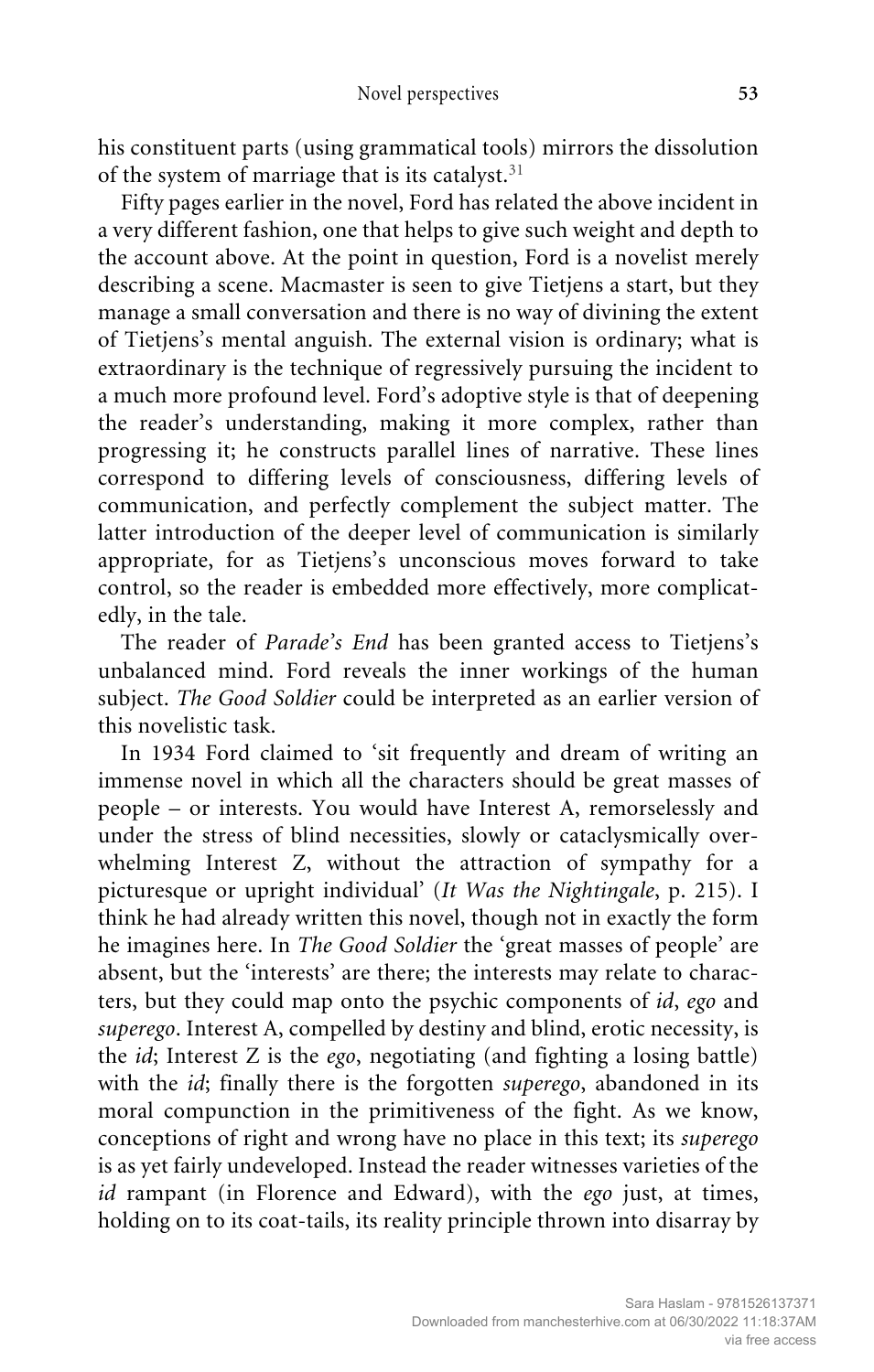the libido's unfeasible strength. (Dowell offers a peculiar manifestation of this principle: he guards Florence's locked bedroom, enabling her to take as many lovers as she chooses. Leonora's manifestation of the reality principle poses more of a challenge.) Perhaps, though, the more effective reading pays attention to the characters' distinct and discrete contributions to what has become, in this text, a psycho-sexual debate.

## **Sex roles**

Ford's reply to John Lane, his publisher, on hearing of a complaint against the subject matter of *The Good Soldier*, supports a reading of the novel as an indication of the plurality of the sex drive; 'that work', Ford explains, 'is as serious an analysis of the polygamous desires that underlie all men [...] as 'When Blood is their Argument' is an analysis of Prussian Culture' (Saunders I, p. 403). A current Ford would add 'and women' to that statement of intent (Florence, after all, enjoys many sexual encounters, Dowell none), one that reveals his professional dedication to his subject matter: it is serious, academic, investigative, and it seeks to portray the contemporary chaos caused by the sex debate in all its polymorphous glory.

The fight for understanding is terrible in *The Good Soldier*, fuelled by a force that it shares with sexuality: matter for understanding always has to do with sex. Dowell here struggles with two manifestations of the sex instinct:

If poor Edward was dangerous because of the chastity of his expressions – and they say that is always the hall-mark of a libertine – what about myself? For I solemnly avow that not only have I never so much as hinted at an impropriety in my conversation in the whole of my days; and more than that, I will vouch for the cleanness of my thoughts and the absolute chastity of my life. At what, then, does it all work out? Is the whole thing a folly and a mockery? Am I no better than a eunuch or is the proper man – the man with the right to existence – a raging stallion forever neighing after his neighbour's womankind? (p. 15)

This is a pathetic struggle. Dowell embraces an intellectual approach, yet he evokes a Lawrentian image of primitive sexuality, rendered all the more desireable in this expression by a man inappropriate to its demands. Dowell feels its strength, or, rather, the metaphorical strength of its expression, and simultaneously cannot feel it: he is one stage removed. His pitiable need for self-justification renders him in awe of the power to which he can only allude. This patterning of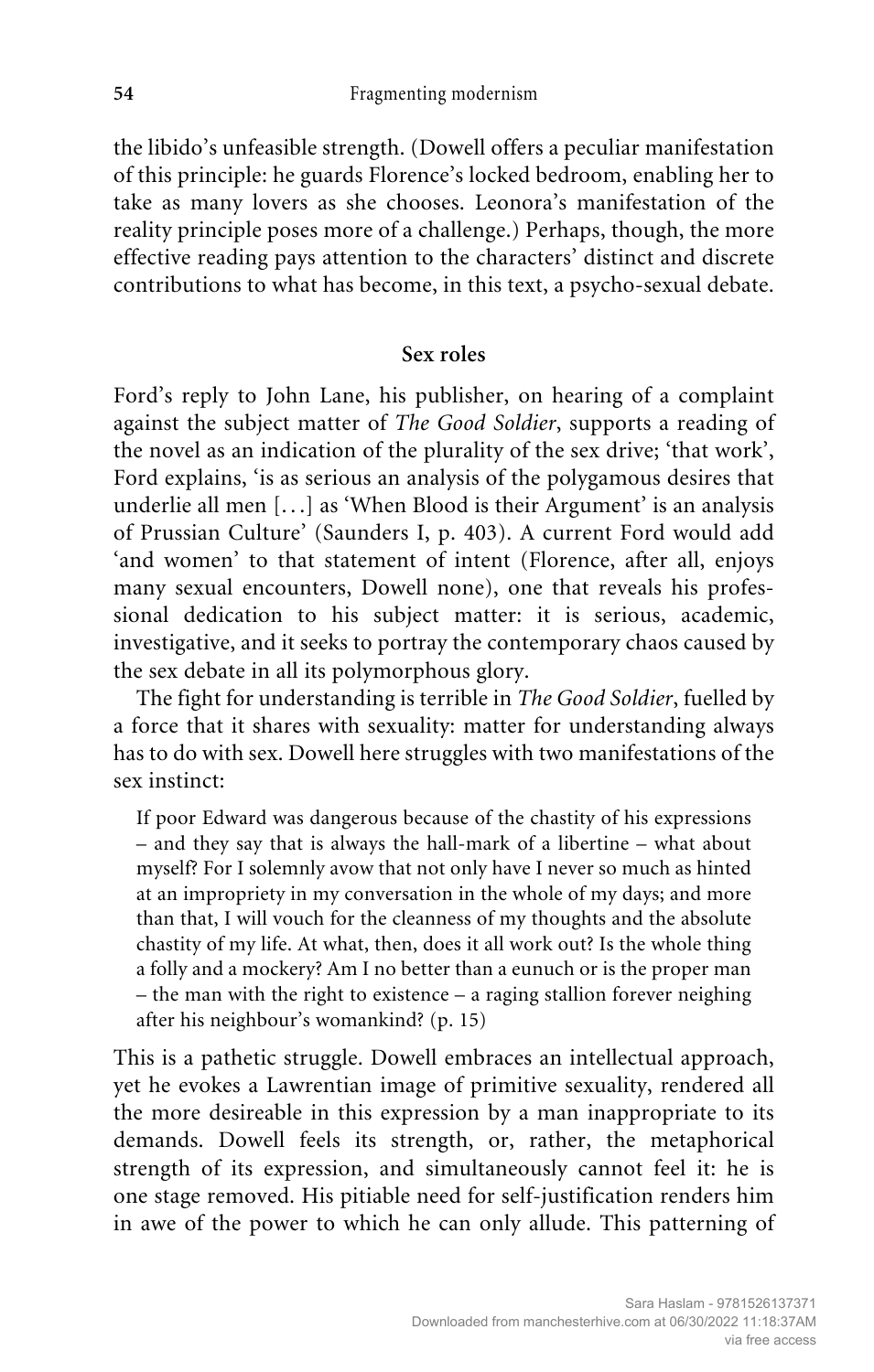allusion and reflection evokes *his* vision of *Leonora's* vision of 'the pit of hell'. Dowell flounders then, as he flounders now, equipped only to watch open mouthed as sexual terror is wrought through another, whether it be the metaphorical stallion or the tortured and impotent woman. In the proliferations of fecundity, in the maelstrom of deception and desire, sexual knowledge, naivety and excruciating sexual cruelty, a question is found; it is not which man has the right to existence, but which projection, which human manifestation, of the sex drive.

'In the nineteenth century', writes Joseph Bristow, 'the idea that the sexes were polar opposites magnetically attracted to each another had a tight ideological grip on the culture'. He suggests that even such 'sex radicals' as Karl Heinrich Ulrichs and Edward Carpenter conceived of the distinctions between the sexes in 'strikingly orthodox terms'.[32](#page--1-0) However, in 1903 Otto Weininger produced a (more populist) work on the subject. *Sex and Character* sold extremely well, and contributed to what has been called Weininger's 'cult' status in Austro-German intel-lectual life, as well as having a much wider cultural impact.<sup>[33](#page--1-0)</sup> In this book, as part of a thesis concerning the supposed decline of modern civilisation, Weininger suggests that the sexes are not, in fact, polar opposites, but are rather like 'two substances combined in different proportions'.[34](#page--1-0) Ford read Weininger's text.[35](#page--1-0) In *The Good Soldier* he provides examples of differently mixed proportions of masculinity and femininity: all four protagonists manifest a singular (though changeable) combination, equating them with either a 'eunuch' or a 'raging stallion' or their female equivalents.

Ford has animated his characters with proportions of masculinity and femininity, of libidinous capacity, that will cause a massive implosion once all is known. Until that time, when suicide curtails the battle, the shifting systems of psychological and sexual knowledge and control can be likened to the display of Tietjens's fragmented mind, when one elemental force wrestles with its 'neighbour' – back to the psychological imaging. Dowell is like the side of Tietjens's brain that seeks ignorance in the card game whilst Florence, Leonora and Edward whirl around one another, advocating varying levels of sexual expression, from cold and punitive abstention to the suggestion of enjoying one another in secret. Ford is not advocating free love; he has no moral stance, but he is attempting to show how life is  $-$  in this respect concerning himself with the reality of 'polygamous desire'. Foucault was cited in [Chapter 1](#page--1-0) to show that fragmentation comes out of repres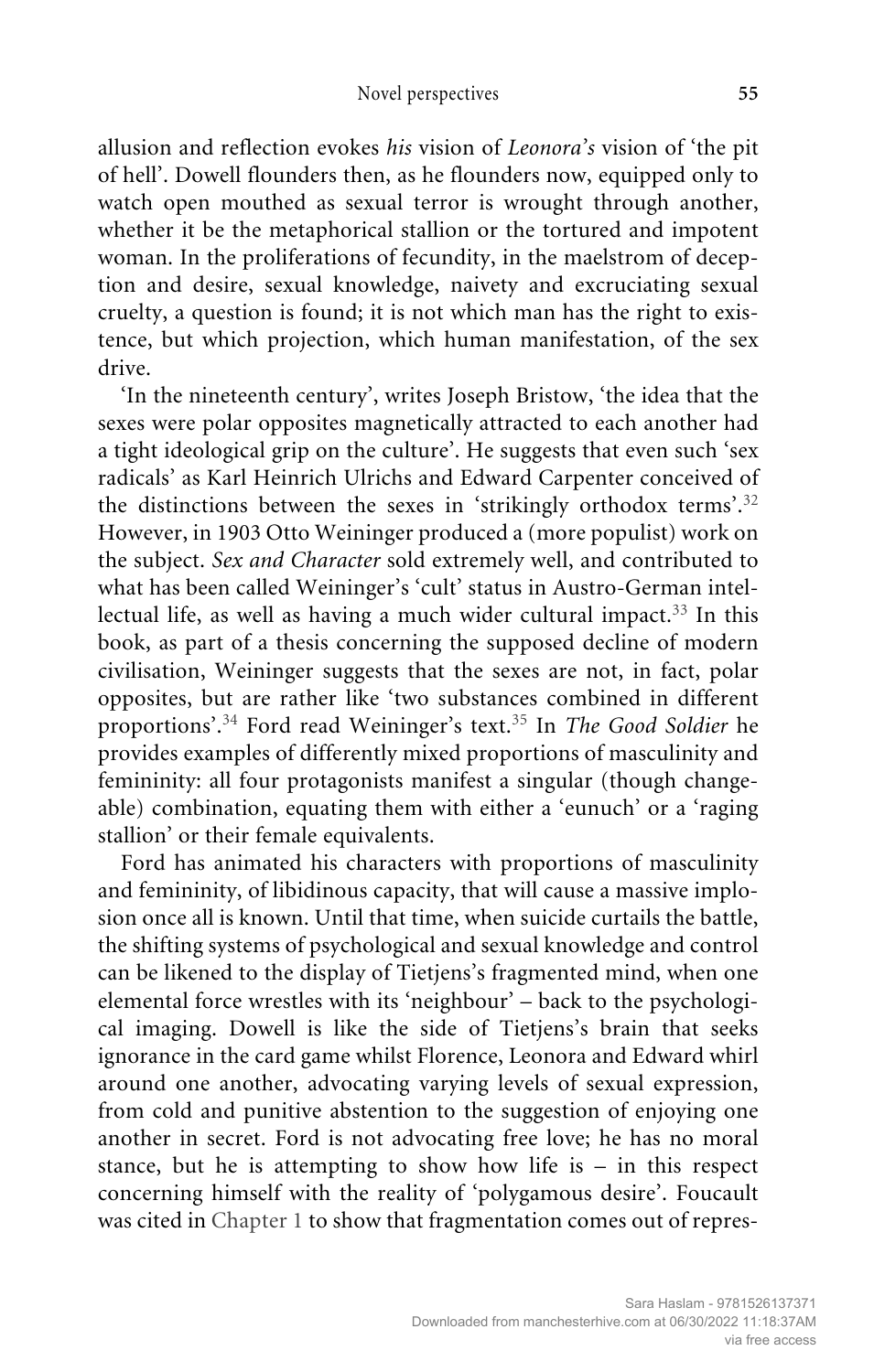sion lifting: with an increase in questioning comes a multiplication of possibilities and a collapse of what can be taken for granted. Dowell is the foil for the non-repression of the other three, for he doesn't know about sex, and takes Florence's chastity for granted, validating the 'game' – as she takes numerous lovers behind her locked door. When he can no longer ignore how it is, so the whole hypocritical edifice collapses.

Tietjens undergoes a similar discovery, much to Macmaster's discomfort, and advocates honesty instead of hypocrisy: 'it would be better [for a fellow] just to boast about his conquests in a straightforward and exultant way' he exhorts (p. 18). He has no illusions as to the effect this would have on the upper-class 'game',<sup>[36](#page--1-0)</sup> or system, as understood, and relied upon, by Macmaster, by Edward and Florence, and by Leonora: it would destroy it, and in the apprehension of this destruction Macmaster is reduced to an inarticulate and spluttering rage. Tietjens is not playing the game when he challenges Macmaster thus:

'It's like you polygamists with women. There aren't enough women in the world to go round to satisfy your insatiable appetites. And there aren't enough men in the world to give each woman one. And most women want several. So you have divorce cases. I suppose you won't say that because you're so circumspect and right there shall be no more divorce? Well, war is as inevitable as divorce...'  $(p. 21)^{37}$  $(p. 21)^{37}$  $(p. 21)^{37}$ 

Macmaster, unable to take any more, has caused those ellipses. He escapes, interrupting the psychological battering he is receiving from Tietjens by putting his head out of the carriage window to call for a porter. One might equally interpret this as a call for help from Macmaster's view of the status quo. Yet war, and divorce, are come to fragment it.

Pre-war, the challenge to the polygamists is rarely so vocal and certain, and, due in part to the narrative style, the levels of intimacy created between the four protagonists of *The Good Soldier* undermine the differences between them. This intimacy is of an incestuous strength. As Leonora turns her lighthouse stare upon Dowell he writes that it was 'the look of a mother to her son, of a sister to her brother. It implied trust; it implied the want of any necessity for barriers' (p. 29). Leonora thus merges the love of mother for a son, the love of a sister for a brother – although Dowell may simply not recognise the difference. This incestuous sense translates into the sexual relations between the four figures. Leonora and Dowell do not copulate, true – and nor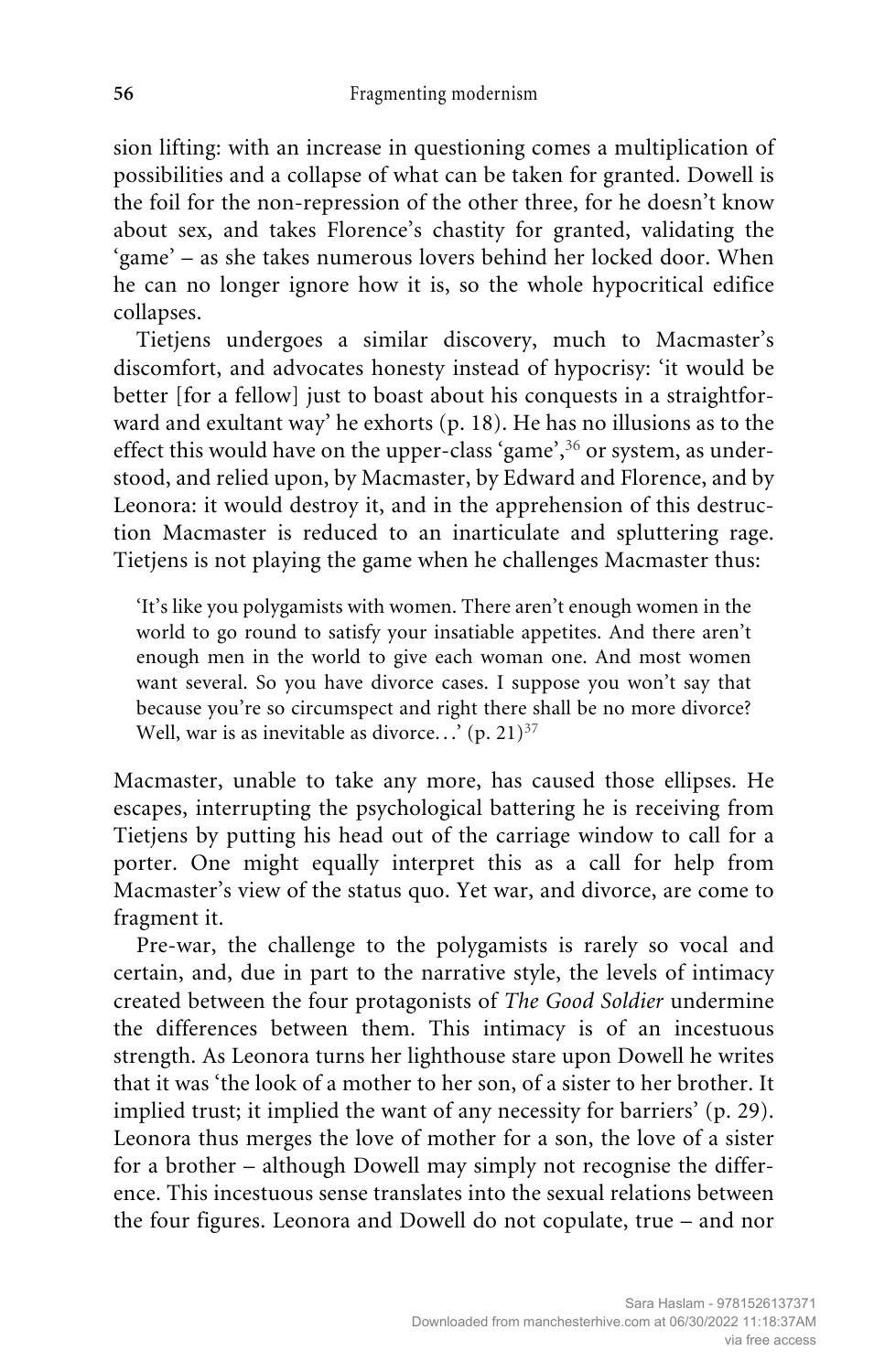do Dowell and Ashburnham. And yet Dowell says of Edward, in terms reminiscent of Cathy's transgressional love for Heathcliff, 'For I can't conceal from myself the fact that I loved Edward Ashburnham – and that I loved him because he was just myself' (p. 161).<sup>[38](#page--1-0)</sup>

Such intimacy shortens the perspective; it exacerbates the narrative chaos. Even Dowell understands that sex has an impact on the human subject, musing that 'a love affair, a love for any definite woman – is something in the nature of a widening of the experience ... there appears to come a broadening of the outlook, or, if you like, an acquiring of new territory' (p. 79). With each sexual experience comes a concomitant development in the character, an increase of knowledge. What Dowell doesn't, and cannot, completely understand, is how devastating the acquisition of this new territory can be.

## **Ford's framework**

In his book *Beginnings: Intention and Method*, Edward Said draws Freud into the history of the novel and regards his function primarily as a writer (see [Chapter 1](#page--1-0)). Said says of Freud that 'for "dreams" we can easily imagine substituting the word "fiction", for "distortion" the "point of view", for "regression" and "condensation" the term "biography", for "parents" the novelistic "family" and so on'.[39](#page--1-0) In Said's view (and in the view of many others) the writing of fiction can be linked to the interpretation of the unconscious. To prove his point, he conflates the independent languages associated with the two disciplines and shows that, in certain cases, they are interchangeable. Said, using Freud, introduces the idea of interpreting the patterns of fiction as though they were the symbol of something deeper. Within the text of *The Good Soldier* Ford pays attention, employing delaying tactics, to the nature of his characters as they perform, ignore, are jealous and frantic about, repress, sex. In the battle just witnessed in *Parade's End*, Macmaster's conscious systems of will, and 'proper' behaviour, have been challenged by Tietjens's attention to the less conscious systems of desire. In *Parade's End* the issue is clear; in *The Good Soldier* it rarely is so. Why? 'A way of breaking through the barrier is to be found', Said might suggest,

in Freud's interpretation of the Oedipus story – specifically, in a footnote that he added in 1914 and that was apparently the section of his text that provoked the most controversy [. . .]. Once again Freud draws attention to a type of knowledge so devastating as to be unbearable in one's sight,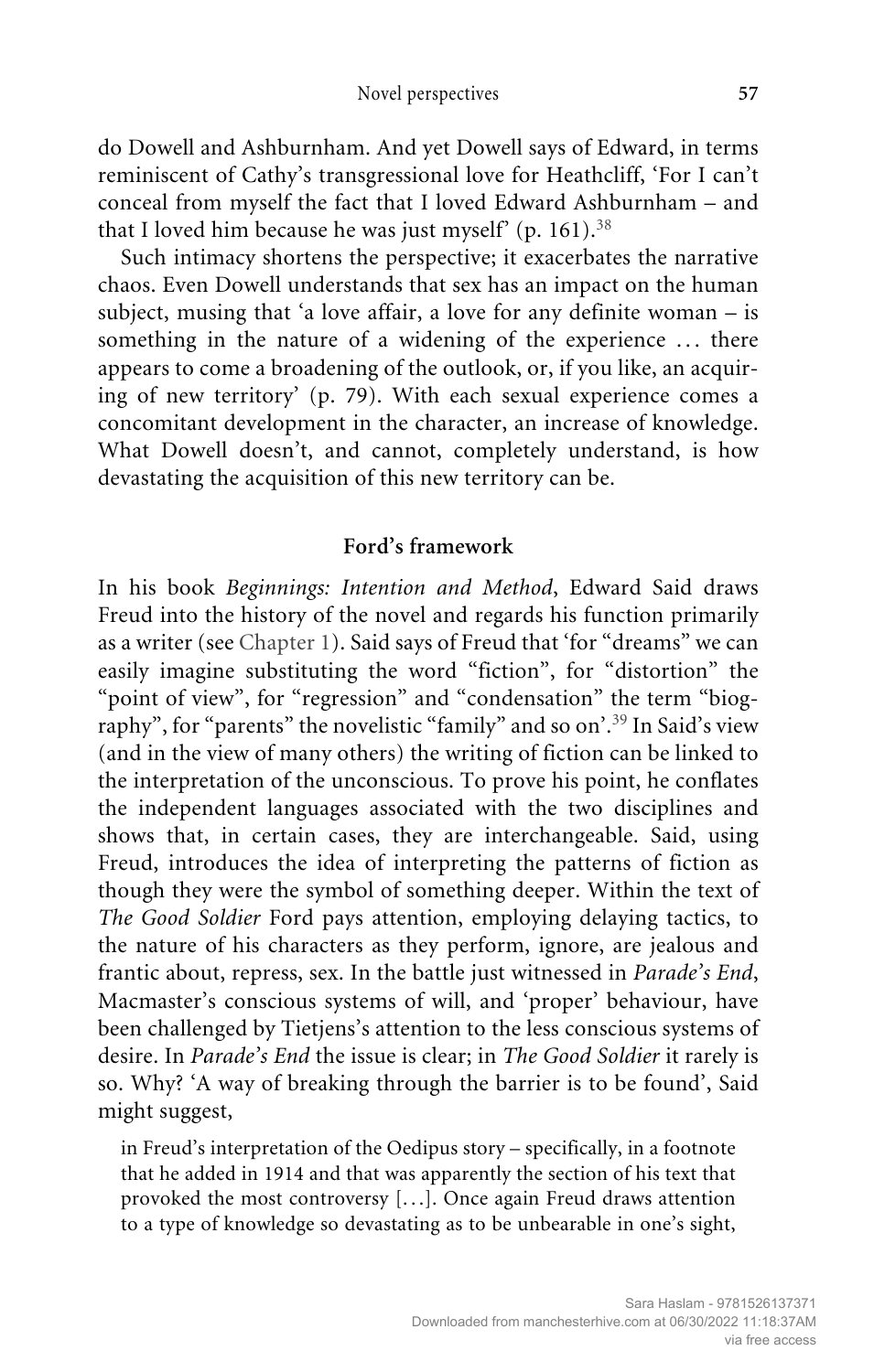and only slightly more bearable as a subject of psychological interpretation. In essence, this knowledge is of incest, which can be very correctly described as a tangling of the family sequence [. . .]. What overwhelms Oedipus is the burden of plural identities incapable of coexisting within one person. (pp. 169–70)

The 'barrier' Said refers to in the first line describes a 'tangle' which resists interpretation. In Freud's work, this usually presents itself in the form of a dream, or part of a dream, which stubbornly remains obscure (Dowell dreams of course), but it can be translated into fictional terms, using Said's model, as representing secrets of motivation and what is yet deeper, sexual desire. In *The Good Soldier* the narrative structure both occludes, and alludes to, desire and sex. At its heart is the possibility of incest (see Saunders I, pp. 420–7). If the subject matter of the novel were examined without the protective barriers provided by the text – the novelistic (modernist) technique of time-shift that delays the true impact of each revelation; the narrator's predominant calm which softens each blow; and the general refusal of the characters to discuss what is going on – it would emerge as singularly Freudian in its distastefulness. As it eventually does. Is Ford attempting to contain the barest and most basic forces that he sees at work within humanity by placing them within story, and within this kind of story, in this way? Is he attempting to render them more cunningly than if they were overt, stark, and thus more easily dismissable? Perhaps. But he is also being true to the nature of his exploration, for the levels amongst which he explores are those of the normally functioning, repressive and expressive human mind. As Saunders writes, 'Ford's description of [*The Good Soldier*'s] "intricate tangle of references and cross-references" cannot be bettered for its tangling together of terms of technique and psychological bafflement' (Saunders I, p. 402). The subject matter requires a certain style, and it is the 'tangle' that resists interpretation that it requires.

Despite the view of the *New Statesman* in 1923 that 'we are all psycho-analysts now. That is to say that it is as difficult for an educated person to neglect the theories of Freud and his rivals as it would have been for his father to ignore the theories of Darwin',<sup>[40](#page--1-0)</sup> there was fierce public resistance to much of what Freud was trying to say (see [Chapter](#page--1-0) [1](#page--1-0)). The classical story of Oedipus shaped Freud's thought in an example of adroit design; the design of *The Good Soldier* is similarly adroit, created to avoid a too swift denial of the force of the subject, and to lodge it in the less conscious minds of its readers in the battle with

> Sara Haslam - 9781526137371 Downloaded from manchesterhive.com at 06/30/2022 11:18:37AM via free access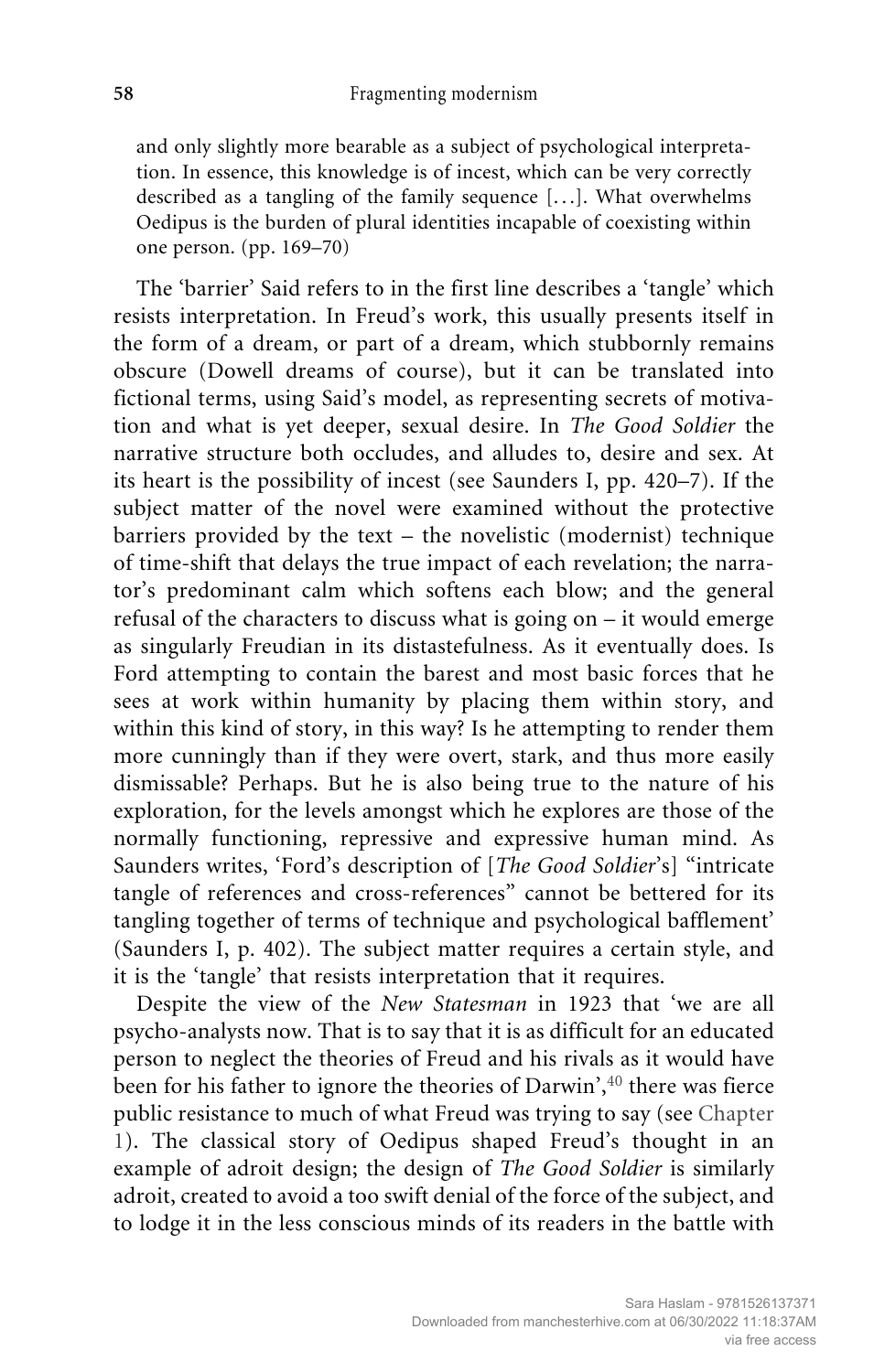its tangles. But despite these attempts, if attempts they were, both to be truthful to the nature of the material, and to assure the longevity of his worrying hypotheses, Ford also met much opposition to the substance of his work. People often did not like what they read. Three contemporary reviews of *The Good Soldier* follow, reviews that emanated from both sides of the Atlantic:

The novel may be called 'realistic' – with all the limitations of the term. This realism and consistency are the sole virtues of the story. The portrayal of marital infidelity is dangerous enough even when delicately handled, and for the written page to linger upon the indelicacies of intrigue  $[\dots]$  there is no excuse whatever.<sup>[41](#page--1-0)</sup>

Its plot is most unsavoury [. . .] whereas Mr. James concerns himself with the minds and motives of his characters, Mr. Hueffer is concerned with their actions, deducing their psychology from what they do rather than from what they think. $42$ 

We can well imagine that the work will prove of some value to the specialist in pathology. $43$ 

Though these reviews do not constitute the complete critical response to Ford's novel, what is interesting is that they all concern themselves with the morality of the text. The reviewers all adopt a moral position from which they judge Ford's vision of current life. Ford is providing what could be described as an unwelcome challenge that unsettles; he is taking the novel to a new place in its relation to society. All three reviewers are condemnatory of behaviour that defies restrictions and breaks boundaries, of action as opposed to the relative safety of cerebral emphasis. Ford is telling it as it is, not as it should be; thus he puts his belief in the novel and its relation to society, discussed at the outset of this chapter, into practice.

Said states that the Oedipus story is not simply about the factual horror of what he does (although this is enough to make him put out his eyes); it also displays 'the burden of plural identities incapable of coexisting within one person'. Ford's story also represents the different manifestations of a man, and indicates the unimaginable pain caused by their dislocation and totalitarian action. There are implications of incest in *The Good Soldier*; the characters could be said each to represent part of the same psyche; death, madness and suicide crown the tale. Finally, in a stunning allusion to the matter, if not the exact occurrence,[44](#page--1-0) of Sophocles's text, Dowell muses, once he can reveal all: 'I think that it would have been better in the eyes of God if they had all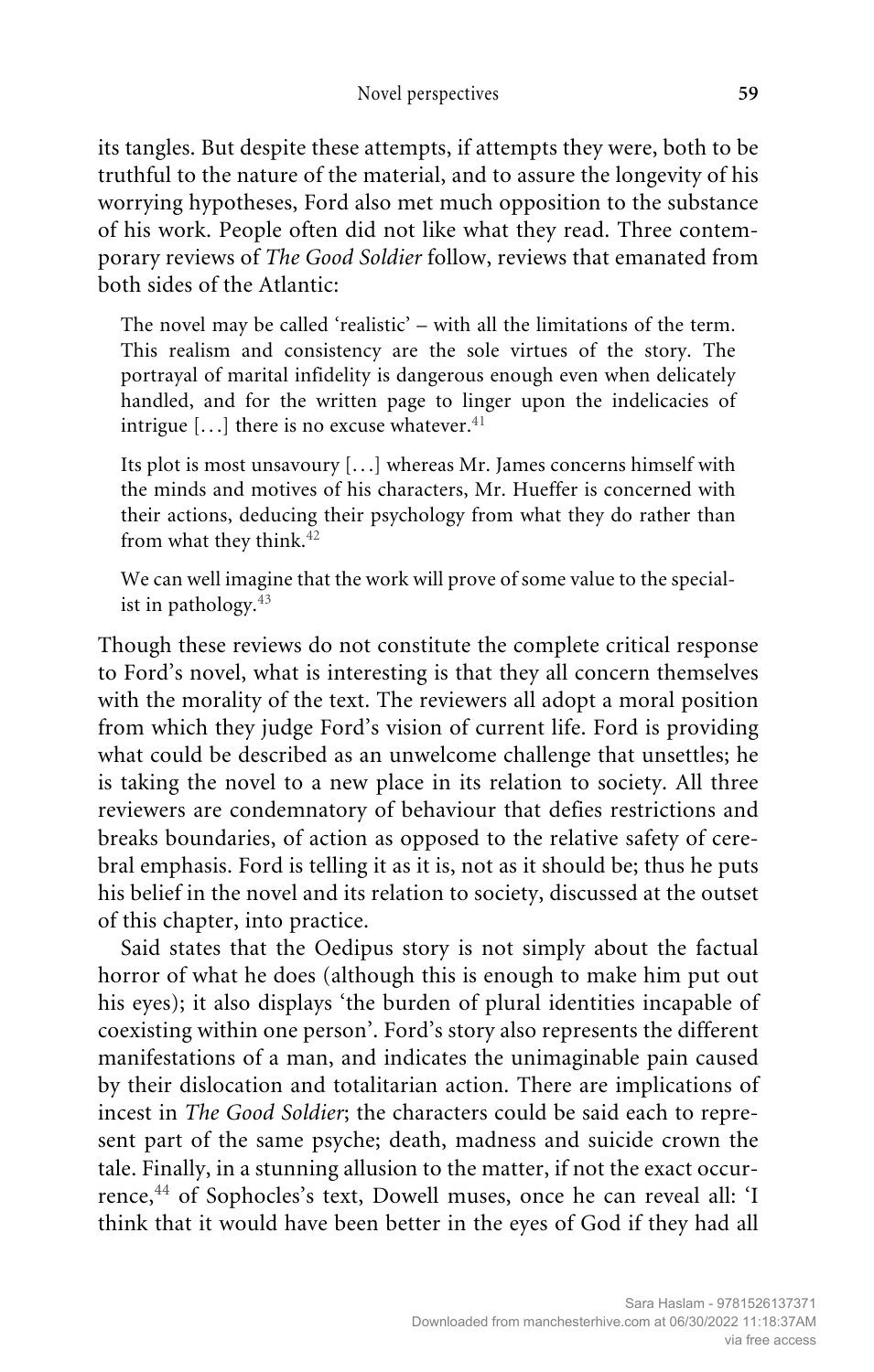attempted to gouge out each other's eyes with carving knives' (p. 158). 'Better' it would have been, maybe, but also impossible; for they had no 'God' to show them how it would go. Instead, they are left, in a phrase that Dowell repeats, 'under four eyes' – of judgement, of their better selves, or, ultimately, for those who avoid death or madness, of memory.

Saunders has examined the links between Ford's thought and that of Freud, concluding that 'there is no record of Ford's having read Freud' (Saunders I, p. 425). However, Freud's influence on the thought processes of Tietjens's son, as he thinks about his mother and about sex, is pronounced: 'The dominion of women over those of the opposite sex was a terrible thing. He had seen the General wimper like a whipped dog and mumble in his poor white moustache. . . Mother was splendid. But wasn't sex a terrible thing... His breath came short' (p. 713). The boy both sees and condones his mother's sexual cruelty, a cruelty that has been evoked in exactly the same words when applied to her treatment of his father. His sexually triumphant mother is splendid, and she excites him, 'his breath came short'. Sylvia would approve of this; after all, she has said herself, '"I prefer to pin my faith to Mrs. Vanderdecken. And, of course, Freud"' (p. 37). In this world of collapsing faiths, Sylvia has found hers. As discussed in [Chapter 1](#page--1-0), this is an intially fragmenting faith, based on communication and on narrative. As such, it is peculiarly resonant in *The Good Soldier*, due to the sheer irredeemable scale of tragedy, the confusion and repression and manipulation of sexual identities, and the obscurantist nature and the dualistic technique of the text.

The tragedy of *The Good Soldier* is indeed irredeemable; the design of the text is such that it resists, in the dynamic between knowledge and ignorance, revelation and implication, 'easy' incorporation by the reader. This is partly out of a dedication on Ford's part to expressing the true, multiple nature of his subject. But Allen Tate suggests that '*The Good Soldier* falls short of tragic action', because 'it is Ford's great theme that tragic action must be incomplete in a world that does not allow the hero to take the full Oedipean responsibility for the evil that he did not intend but that he has nevertheless done'.[45](#page--1-0) Not only is the reader encouraged to keep the subject matter alive, therefore, and effective, but the characters are similarly encouraged. Unable to take responsibility, and to atone, for their sins (unable to put a symbolic end to what they have seen), they guarantee incompleteness. The matter of the book holds onto its animated existence. It cannot be put away.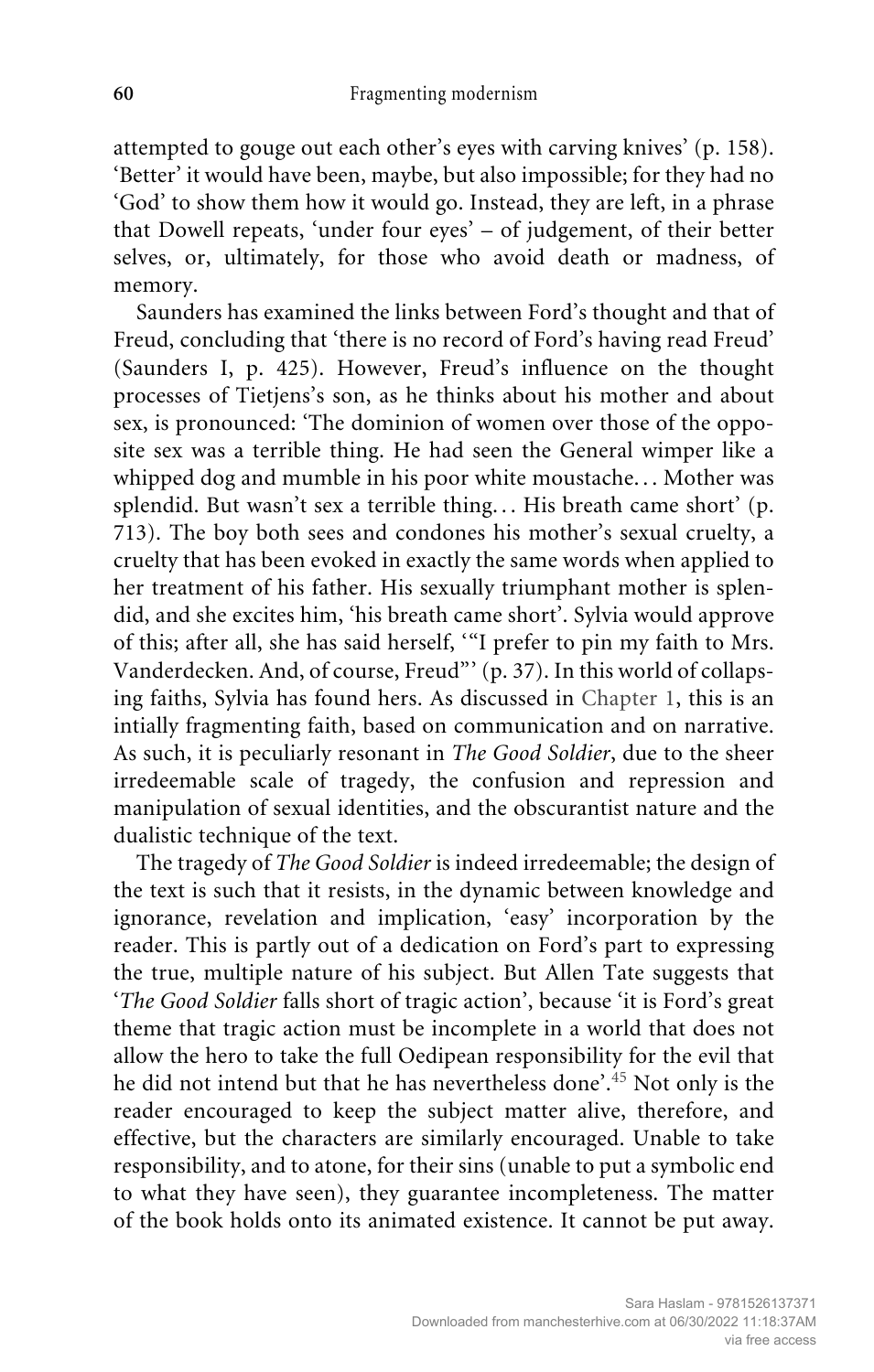This stubborn non-closure takes the end of this chapter back to its beginning. Ford has found the perfect way to make his novels live, and be fragmentingly true, in modernist fashion, to the 'whole man alive'.<sup>[46](#page--1-0)</sup> In Robert Grimshaw of *A Call*, the subject of my next chapter, the fragmenting systems of Edwardian society are used to communicate an alternative version of this novelistic task. The extent of the threat posed by women is explored, and the individual battle with sexual identity is further explained.

## **Notes**

- [1](#page--1-0) D. H. Lawrence, 'Why the Novel Matters' in Anthony Beale (ed.), *Selected Literary Criticism D. H. Lawrence* (London, Heinemann, [1967\)](#page--1-0). This essay was published posthumously in 1936.
- [2](#page--1-0) Christopher Gillie, *Movements in English Literature 1900–1940* (Cambridge, Cambridge University Press, [1975\)](#page--1-0), p. 11.
- [3](#page--1-0) Alan Judd, *Ford Madox Ford* (London, HarperCollins, 1990), p. 169.
- [4](#page--1-0) See Saunders I, pp. 247–8, 297–8.
- [5](#page--1-0) Ford Madox Ford, review in *Bookman* 69, April 1929, p. 191.
- [6](#page--1-0) Ford Madox Ford, *Joseph Conrad: A Personal Remembrance* (New York, Ecco, [1989](#page--1-0)), p. 178.
- [7](#page--1-0) These four novels are: *Some Do Not. . .* (London, Duckworth, 1924); *No More Parades* (London, Duckworth, 1925); *A Man Could Stand Up-* (London, Duckworth, 1926); *Last Post* (London, Duckworth, 1928).
- [8](#page--1-0) Ford Madox Ford, *It Was the Nightingale* ([1934](#page--1-0)) (New York, Ecco, [1984](#page--1-0)), p. 199.
- [9](#page--1-0) Sondra Stang (ed.), *The Presence of Ford Madox Ford* (Pennsylvania, University of Pennsylvania Press, [1981\)](#page--1-0), p. xxvi.
- [10](#page--1-0) Ford Madox Ford, *A Call* (1910) (Manchester, Carcanet, 1984), epistolary epilogue.
- [11](#page--1-0) Ford Madox Ford, *The Good Soldier* (1915), Martin Stannard (ed.) (New York and London, Norton, 1995), p. 73.
- [12](#page--1-0) Friedrich Nietzsche, 'The Use and Abuse of History' in Oscar Levy (ed.), *Complete Works of Friedrich Nietzsche*, Vol. 5, ii, *Thoughts Out of Season* (Edinburgh, T. N. Foulis, [1909](#page--1-0)), p. 7.
- [13](#page--1-0) No, he is not interested in certainty, and neither was the literary tradition to which he had come. Think of the framing of *Heart of Darkness*, of the train-enabled town and country conflict in *Howards End*, of the multiple viewpoints of *Dubliners* (which appeared as *The Good Soldier* was being written, in June 1914).
- [14](#page--1-0) See Peter Childs, *Modernism* (London, Routledge, [2000](#page--1-0)), p. 52; Saunders I, p. 456; and the Introduction here.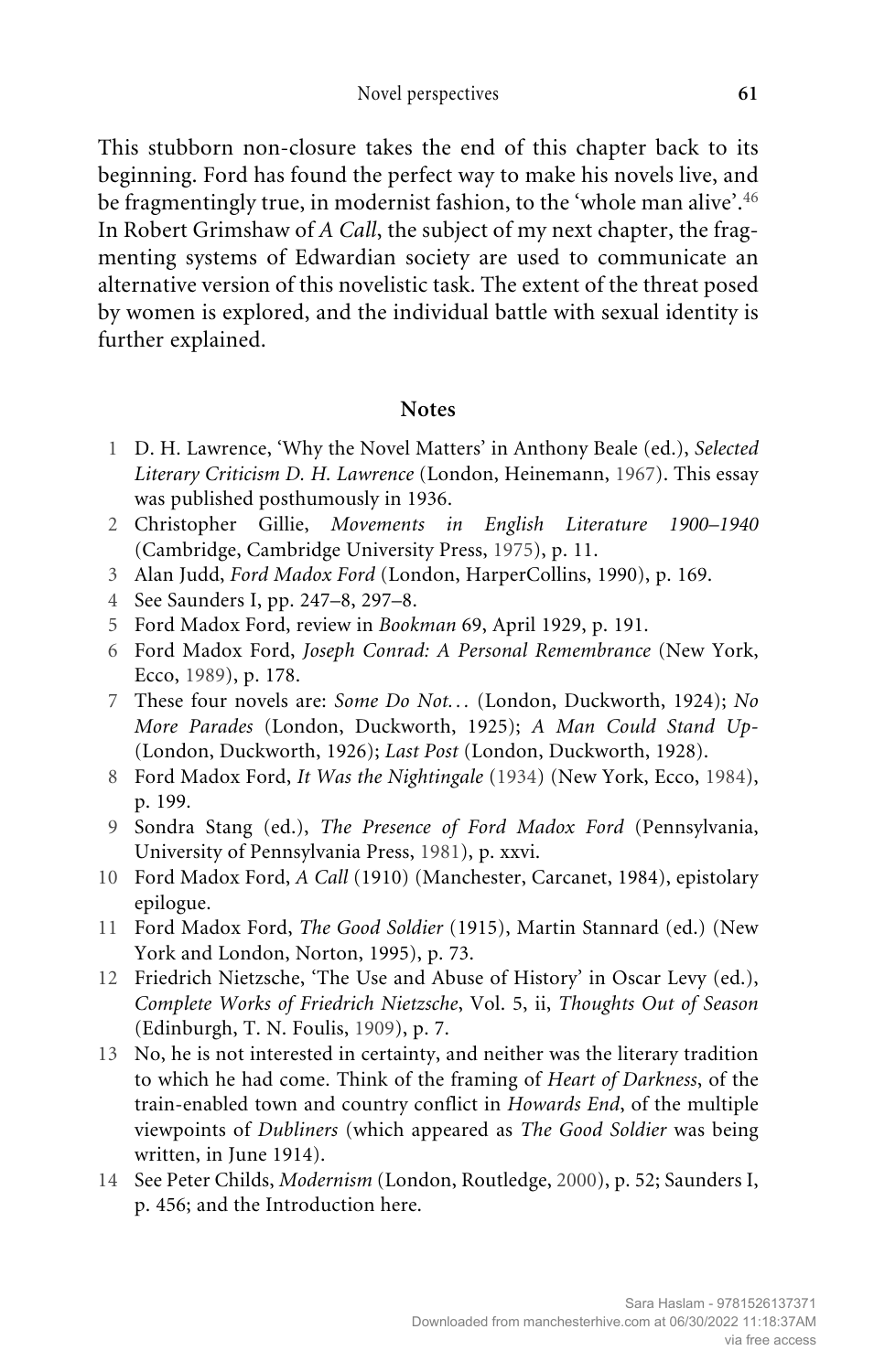- [15](#page--1-0) 'And then smash it all went. It went to pieces at the moment when Florence laid her hand upon Edward's wrist. Or rather, it went when she noticed the look in Edward's eyes as he gazed back into Florence's. She knew that look' (p. 123).
- [16](#page--1-0) Ford Madox Ford, *Parade's End* (Harmondsworth, Penguin, [1988](#page--1-0)), pp. 229–31.
- [17](#page--1-0) The text is linked in this way, as Saunders avers, to the controversial work of sexologists Edward Carpenter and Havelock Ellis (I, p. 427).
- [18](#page--1-0) William Gass, 'The Neglect of the Fifth Queen' in Stang (ed.), *Presence of Ford Madox Ford*, p. 35.
- [19](#page--1-0) Ford Madox Ford, *The Fifth Queen: and How She Came to Court* (London, Alston Rivers, [1906](#page--1-0)), p. 49. This is the first volume of the trilogy. Volume 2 (*Privy Seal*) was published in [1907](#page--1-0), Volume 3 (*The Fifth Queen Crowned*) was published in [1908](#page--1-0).
- [20](#page--1-0) Whereas *A Call* had the subtitle *The Tale of Two Passions*, and *The Good Soldier* that of *A Tale of Passion*.
- [21](#page--1-0) H. Robert Huntley, 'Ford, Holbein and Dürer', *South Atlantic Bulletin* 30: 4–6, May [1965](#page--1-0).
- [22](#page--1-0) When Katharine comes to confess, she halts at 'the edge of the sunlight'; when Henry tries to persuade her to retract, 'she confronted him, being in the shadow' (*Fifth Queen Crowned*, pp. 302, 305). On Katharine's final exit, Ford concentrates on the sound of her departure (p. 314).
- [23](#page--1-0) *Bookman* review, pp. 191–2.
- [24](#page--1-0) 'Here I am', Dowell says, at the end of the novel, 'very much where I started thirteen years ago' (p. 151).
- [25](#page--1-0) Stang (ed.), *Presence of Ford Madox Ford*, p. 75.
- [26](#page--1-0) Cate Haste, *Rules of Desire: Sex in Britain World War I to the Present* (London, Pimlico, [1992](#page--1-0)), p. 56.
- [27](#page--1-0) I refer the reader to [chapter 4](#page--1-0) ('Maps') of Allyson Booth's *Postcards from the Trenches: Negotiating the Space Between Modernism and the First World War* (Oxford, Oxford University Press, [1996](#page--1-0)). Her analysis includes metaphorical and symbolic uses of maps at war and in fiction; she also adopts a more historical approach.
- [28](#page--1-0) Stang (ed.), *Presence of Ford Madox Ford*, p. 10.
- [29](#page--1-0) W. H. R. Rivers, *Instinct and the Unconscious: A Contribution to a Biological Theory of the Psycho-Neuroses*, 2nd edn (Cambridge, Cambridge University Press, 1922, p. 119. In *The Problem of Nervous Breakdown* (London, Mills and Boon, [1919](#page--1-0)), Edwin Ash calls the chapter on cure 'Redressing the Balance' (p. 173).
- [30](#page--1-0) In an emulation of this narrative structure, which reveals the different parts of a man's mind, Ford pushes Tietjens into battle with the possibility of sexual union with Valentine, 'She loved him, he knew, with a deep, an unshakeable passion' (p. 214). That 'he knew' displays his continued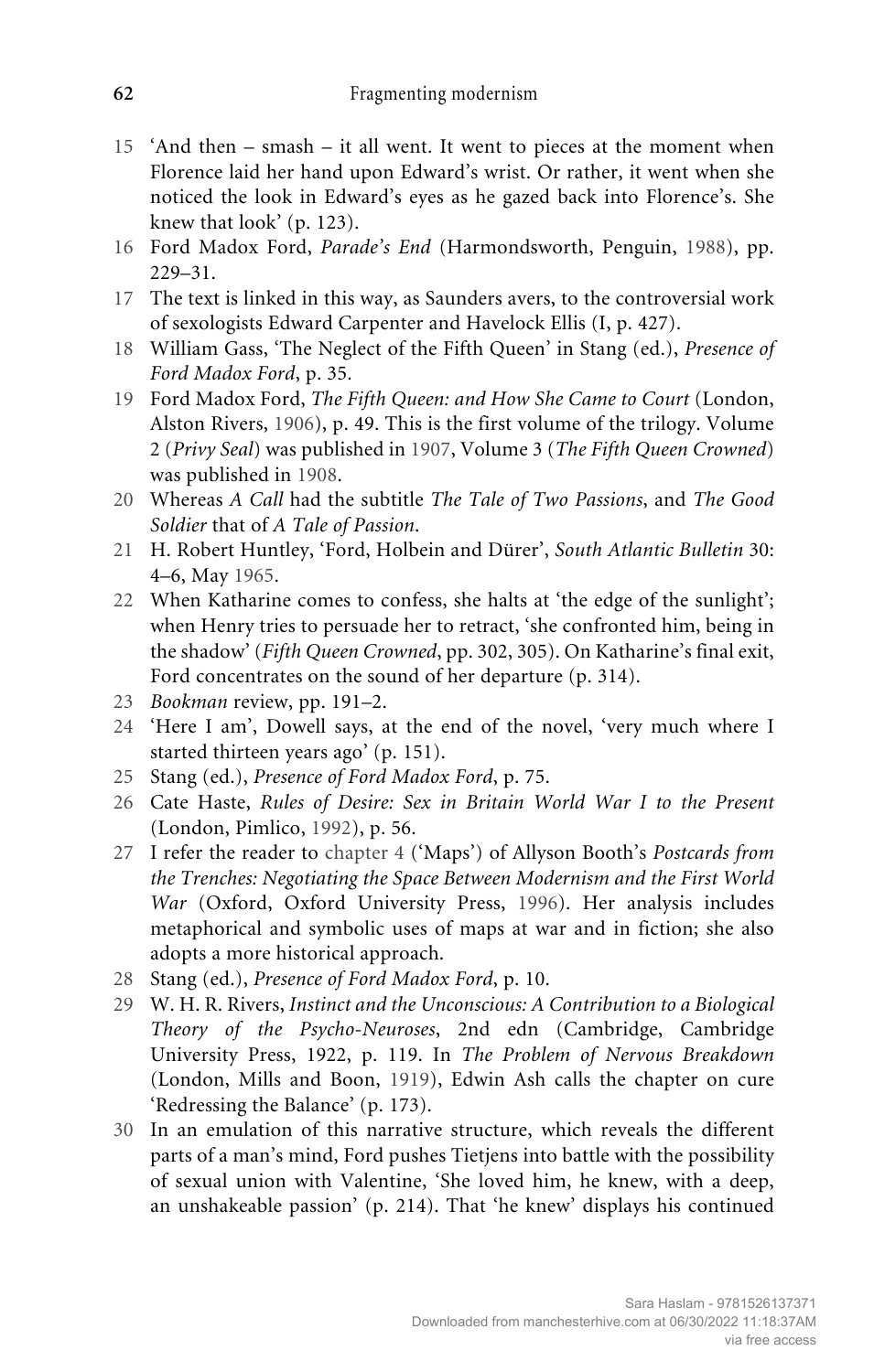fragmentation, his mental delay and moral debate, for he is still unable, and remains unable for hundreds of pages of the book, to make love to her.

- [31](#page--1-0) In 1912 Ford wrote on the subject of marriage that 'on the one hand, it is appalling that any two incompatible beings should be tied together; on the other, it is abhorrent that any two beings joined together by the Lord should be severed by mortal means. The State should render divorce as easy as possible. The Churches should continue to punish with the threat of Hell any of their communicants who infringe their marriage laws. Society should go along doing what it does – ignoring, as far as possible, the decrees of Church and State' ('Church, State, and Divorce' in *The Bystander*, 24 January [1912](#page--1-0), pp. 188–9).
- [32](#page--1-0) Ulrichs produced a detailed typology of sexual variation between 1864 and 1879 (including male homosexuality); Carpenter published three pamphlets in [1894](#page--1-0) that were concerned with sex and sexual behaviour. See Joseph Bristow, *Sexuality* (London, Routledge, [1997](#page--1-0)), pp. 19–25.
- [33](#page--1-0) Editors' introduction to extract from *Sex and Character* in Charles Harrison and Paul Wood (eds), *Art in Theory: 1900–1990* (Oxford and Cambridge, MA, Blackwell, [1995](#page--1-0)), p. 34. The editors also term the work 'violently misogynistic and anti-Semitic'.
- [34](#page--1-0) Otto Weininger, *Sex and Character* (New York, AMS Press, [1975](#page--1-0)), p. 8. 'Thanks to *Sex and Character*', celebrates Gunnar Brandell, 'the name of Freud and something of his theories for the first time reached a broad and interested public' (*Freud: A Man of His Century*, Brighton, Harvester Press, [1979](#page--1-0), p. 27).
- [35](#page--1-0) See his disparaging mention of it in *Women and Men* (Paris, Three Mountains Press, [1923](#page--1-0), p. 32), a work that also addresses stereotypical male and female behaviour; refer also Saunders I, p. 336.
- [36](#page--1-0) Of her inability to take a lover adulterously, Leonora says 'That certainly wasn't playing the game was it now?' (*The Good Soldier*, p. 13). This 'game' is the collective noun for what Dowell calls a 'whole collection of rules' applying to class structure, behaviour and that which one can take for granted about one's fellow man. The rules are no longer clear or dependable in the world that he sees.
- [37](#page--1-0) I want to extract two further points from this quotation: the first is the mention of the polygamy of women, ten years on from Ford's letter to John Lane; the second is the fact that the war has appeared in their discussion. In the same way that Macmaster cannot accept the end of the sex game as he knows it, and the resultant necessity for divorce, he also cannot accept the thought of war.
- [38](#page--1-0) 'He shall never know how I love him', cries Cathy, 'and that [. . .] because he's more myself than I am'. Emily Brontë, *Wuthering Heights* (Harmondsworth, Penguin, [1961](#page--1-0)), p. 80.